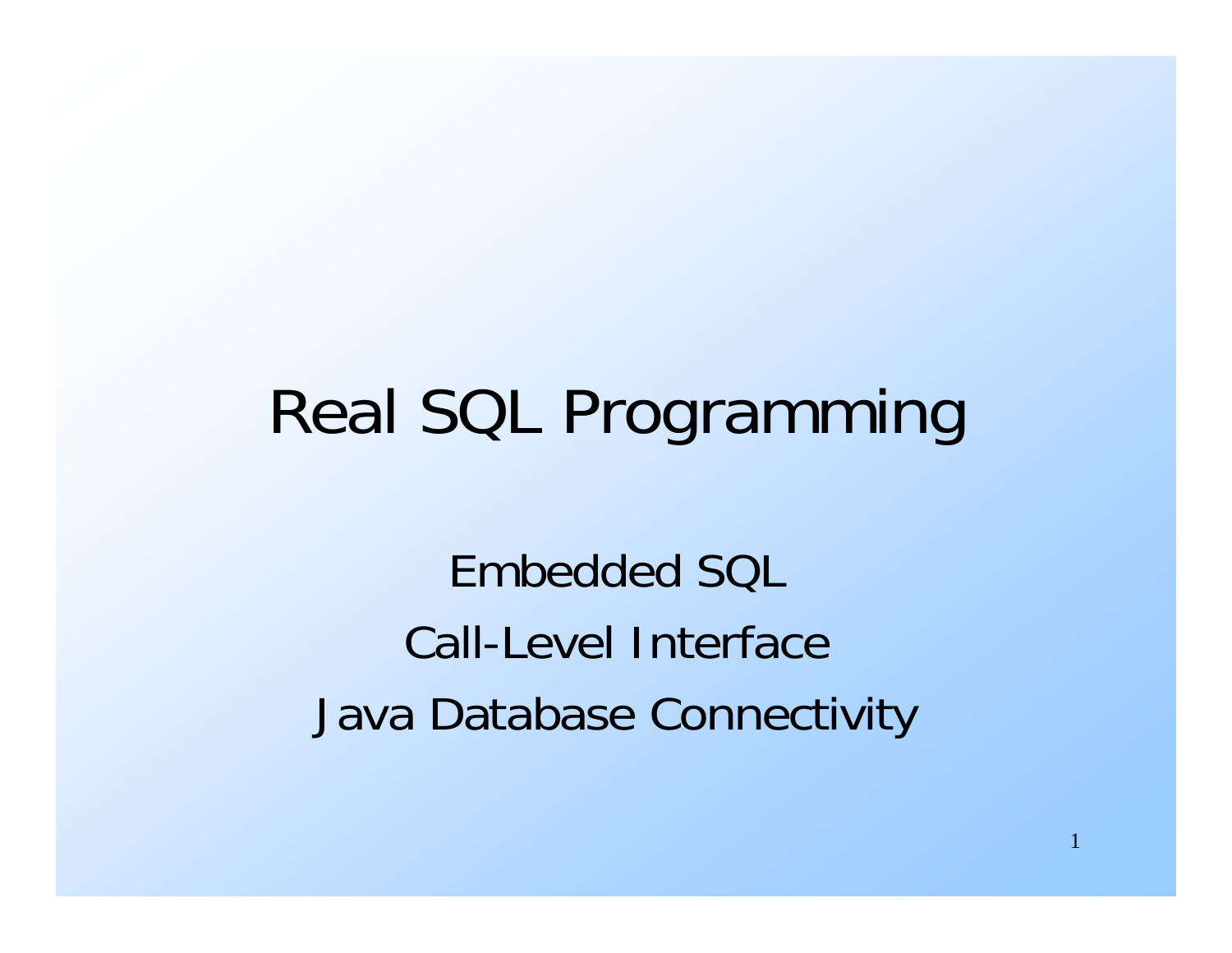## SQL in Real Programs

- We have seen only how SQL is used at the generic query interface --- an environment where we sit at a terminal and ask queries of a database.
- ◆ Reality is almost always different.
	- Programs in a conventional language like C are written to access a database by "calls" to SQL statements.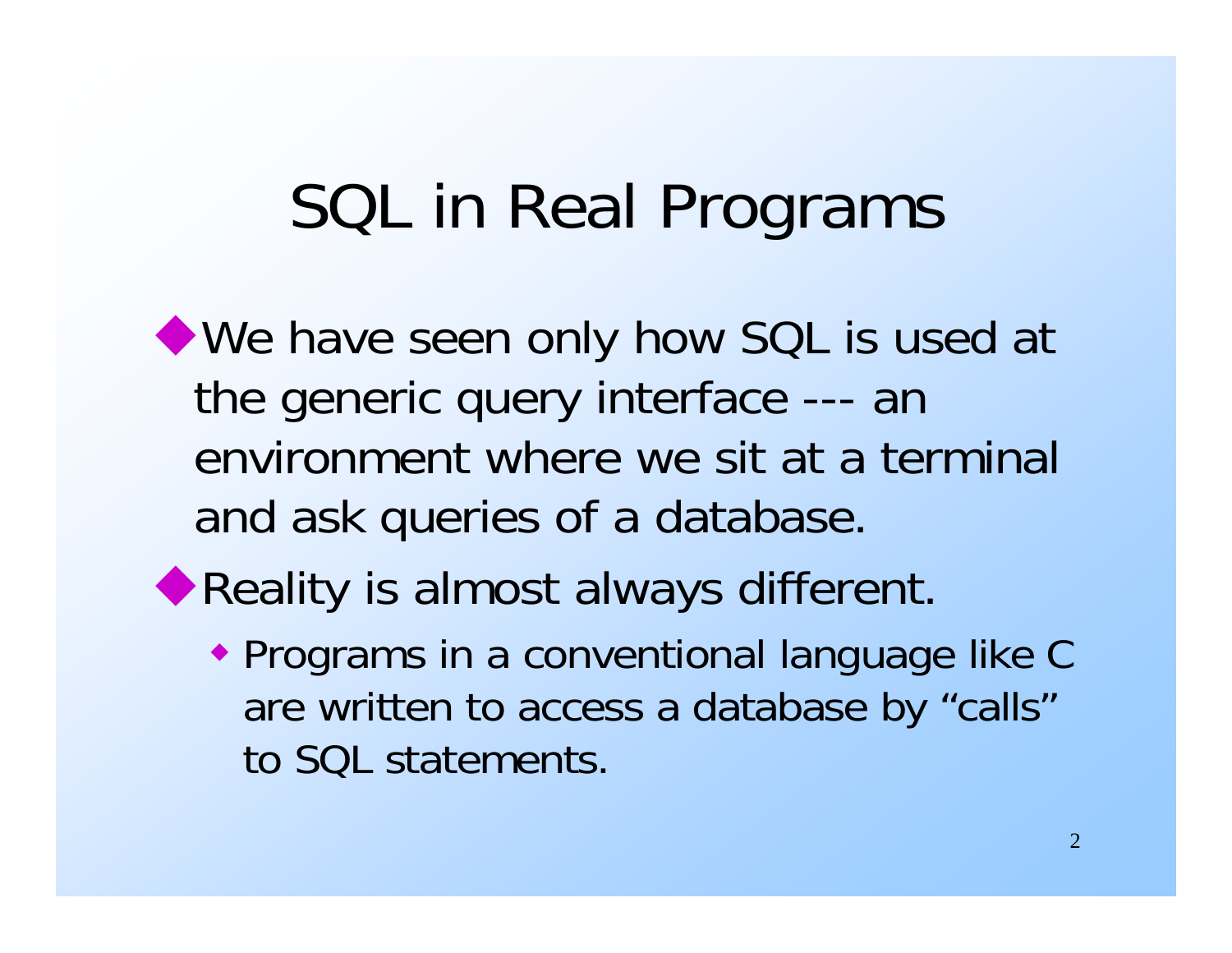## Host Languages

Any conventional language can be a host language, that is, a language in which SQL calls are embedded.

◆ The use of a host/SQL combination allows us to do anything computable, yet still get the very-high-level SQL interface to the database.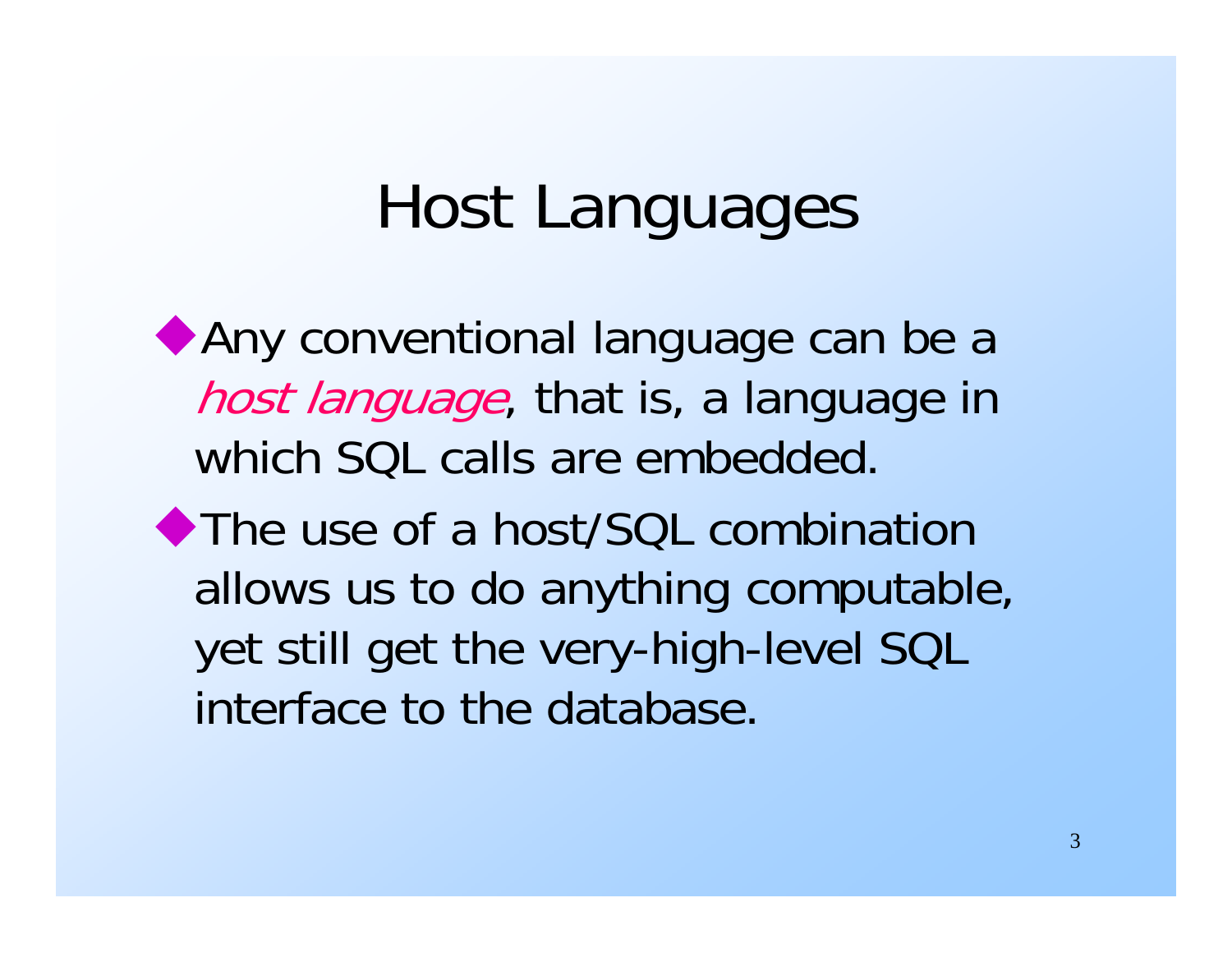# Connecting SQL to the Host Language

- 1. *Embedded SQL* is a standard for combining SQL with seven languages.
- 2. CLI (*Call-Level Interface* ) is a different approach to connecting C to an SQL database.
- 3. JDBC (Java Database Connectivity ) is a way to connect Java with an SQL database.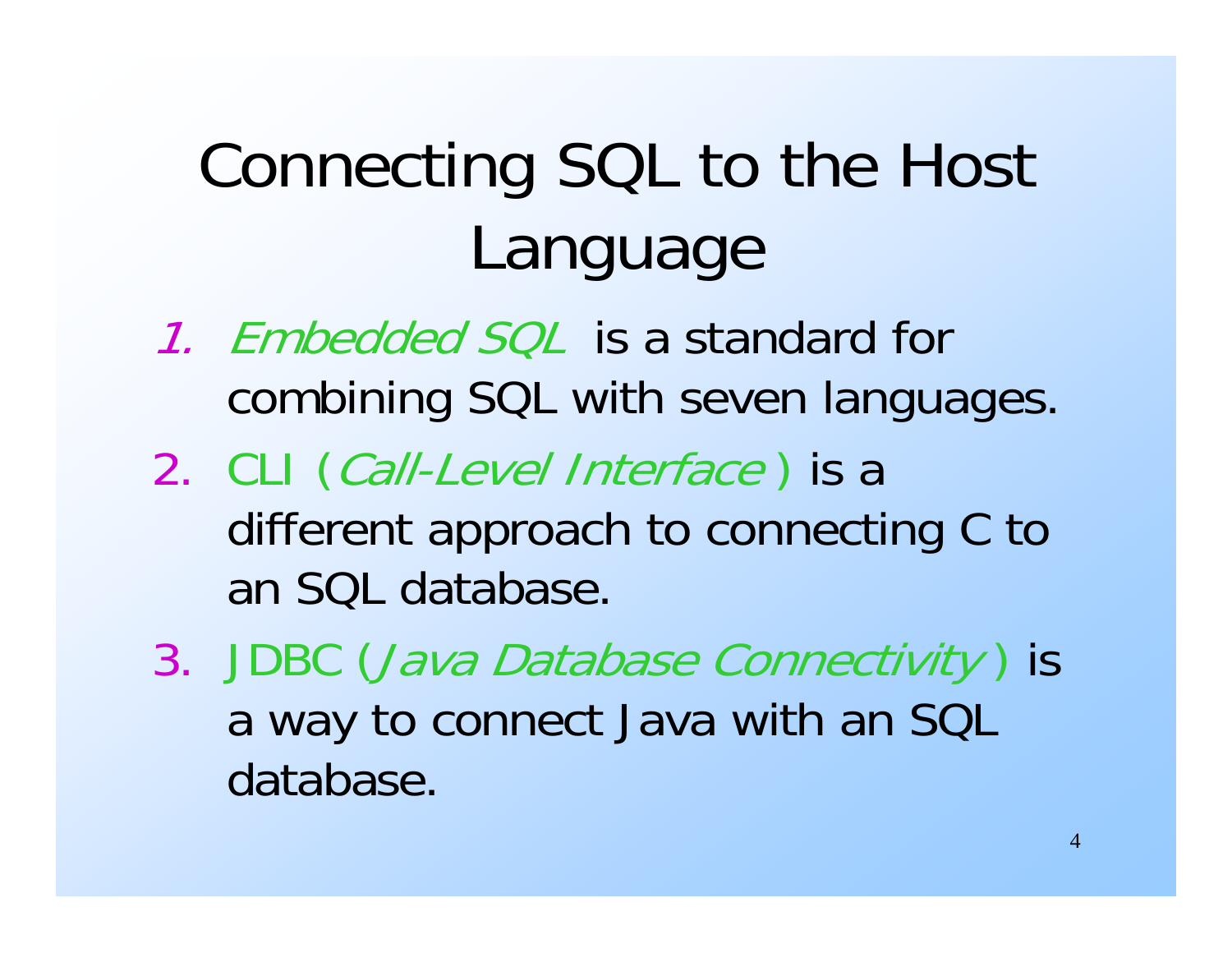## Embedded SQL

Key idea: Use a preprocessor to turn SQL statements into procedure calls that fit with the host-language code surrounding.

All embedded SQL statements begin with EXEC SQL, so the preprocessor can find them easily.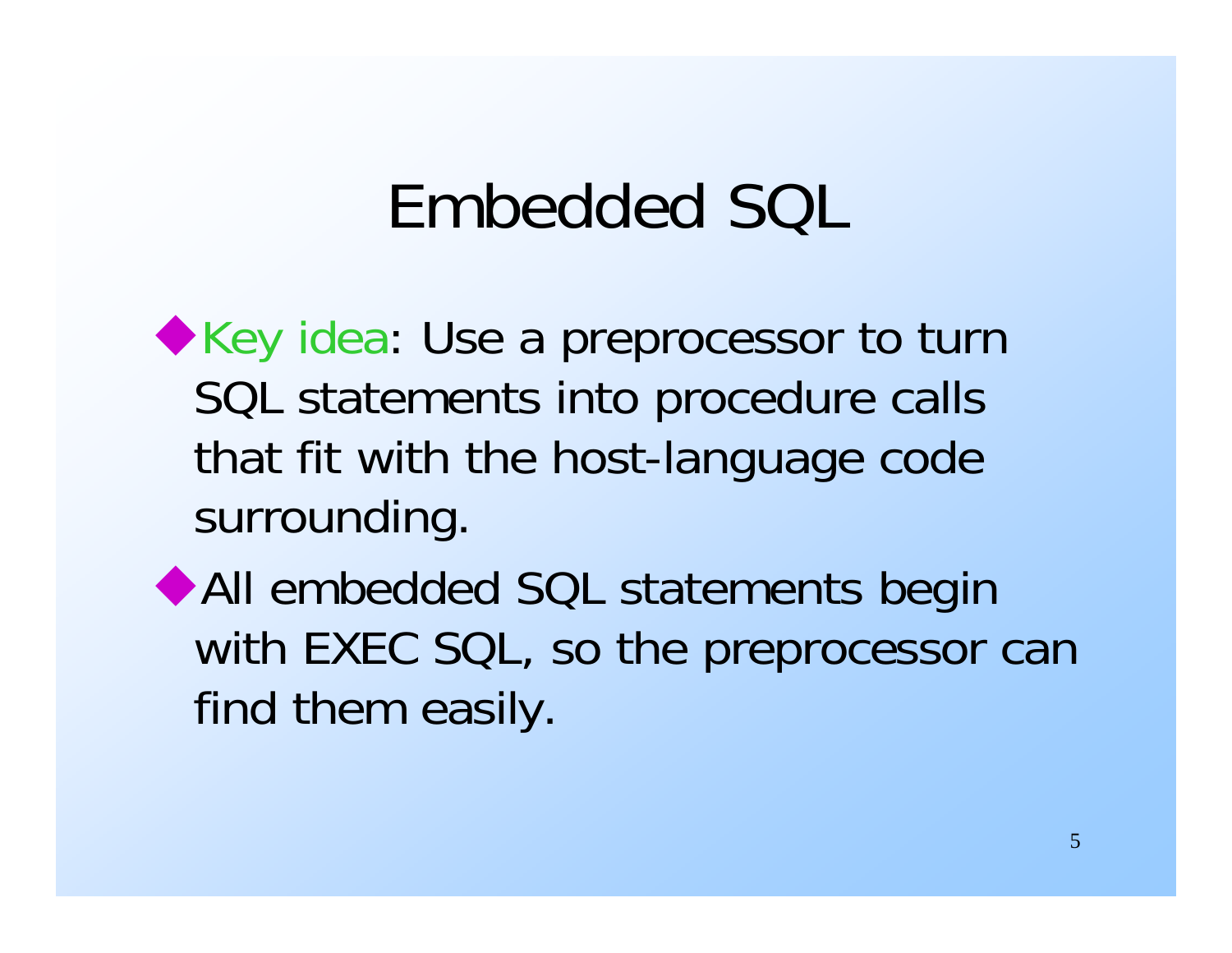### Shared Variables

◆ To connect SQL and the host-language program, the two parts must share some variables.

#### ◆ Declarations of shared variables are bracketed by:

BEGIN DECLARE SECTION;

Always needed

<host-language declarations> END DECLARE SECTION;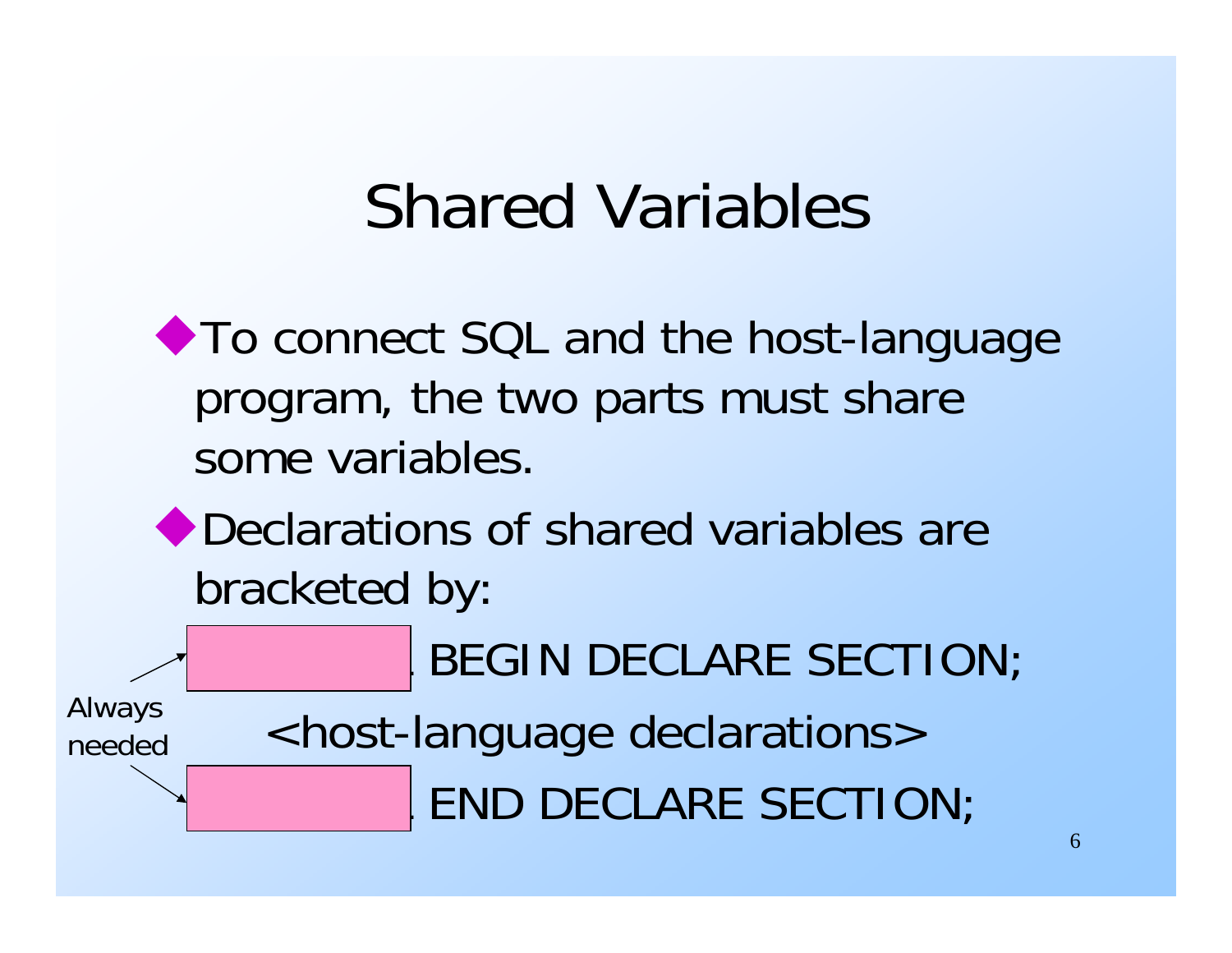# Use of Shared Variables

- In SQL, the shared variables must be preceded by a colon.
	- They may be used as constants provided by the host-language program.
	- They may get values from SQL statements and pass those values to the hostlanguage program.
- In the host language, shared variables behave like any other variable.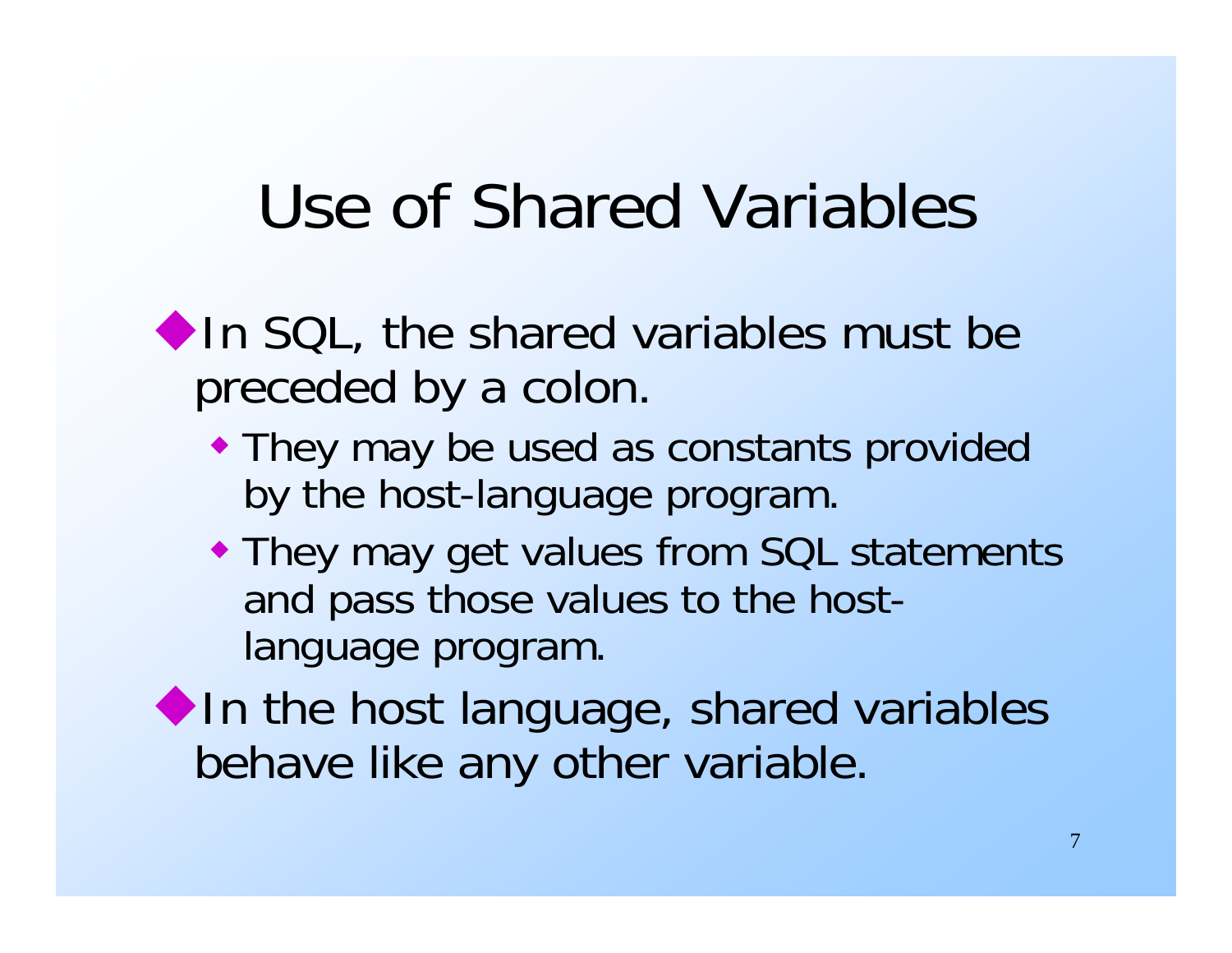# Example: Looking Up Prices

We'll use C with embedded SOL to sketch the important parts of a function that obtains a beer and a bar, and looks up the price of that beer at that bar.

Assumes database has our usual Sells(bar, beer, price) relation.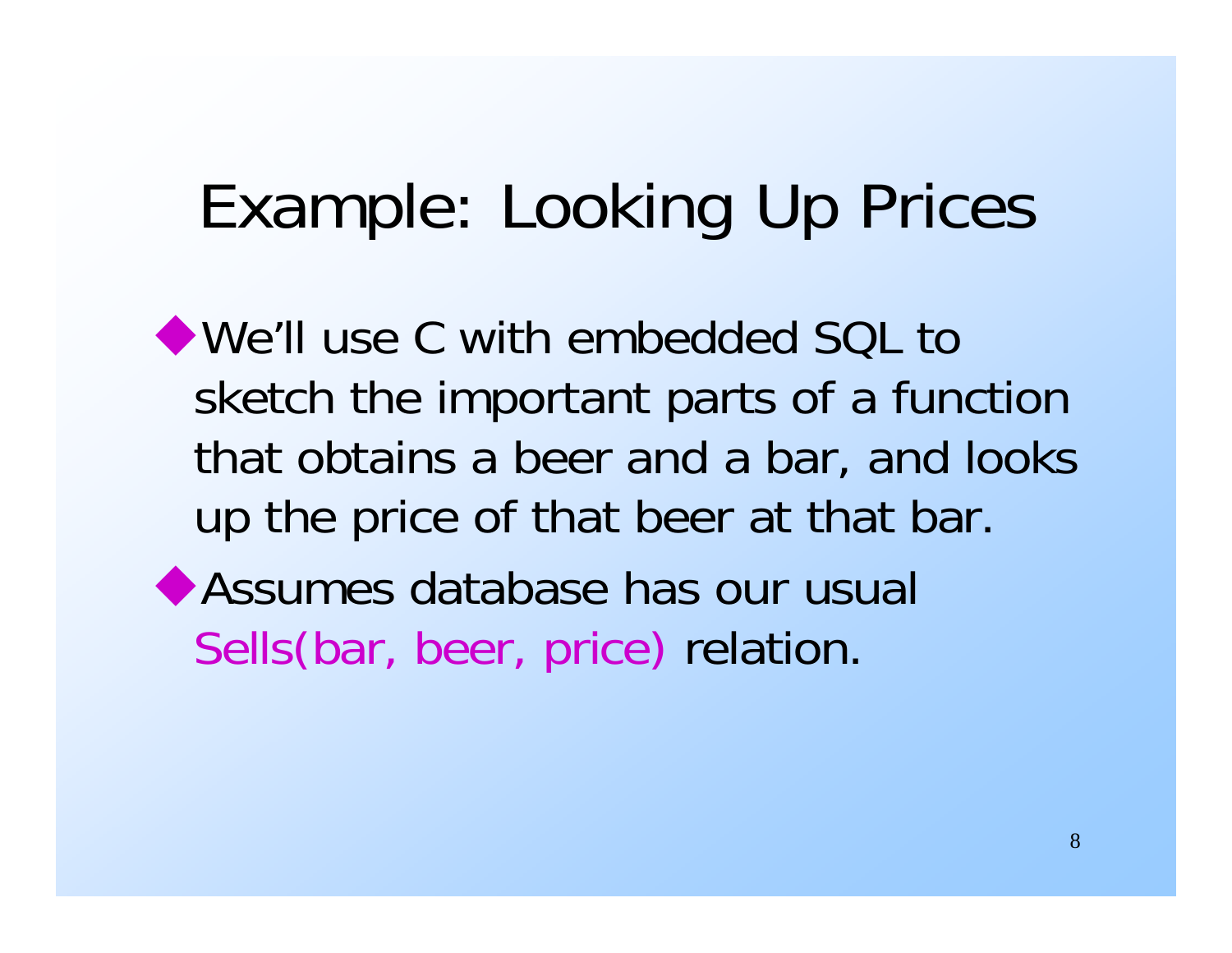## Example: C Plus SQL

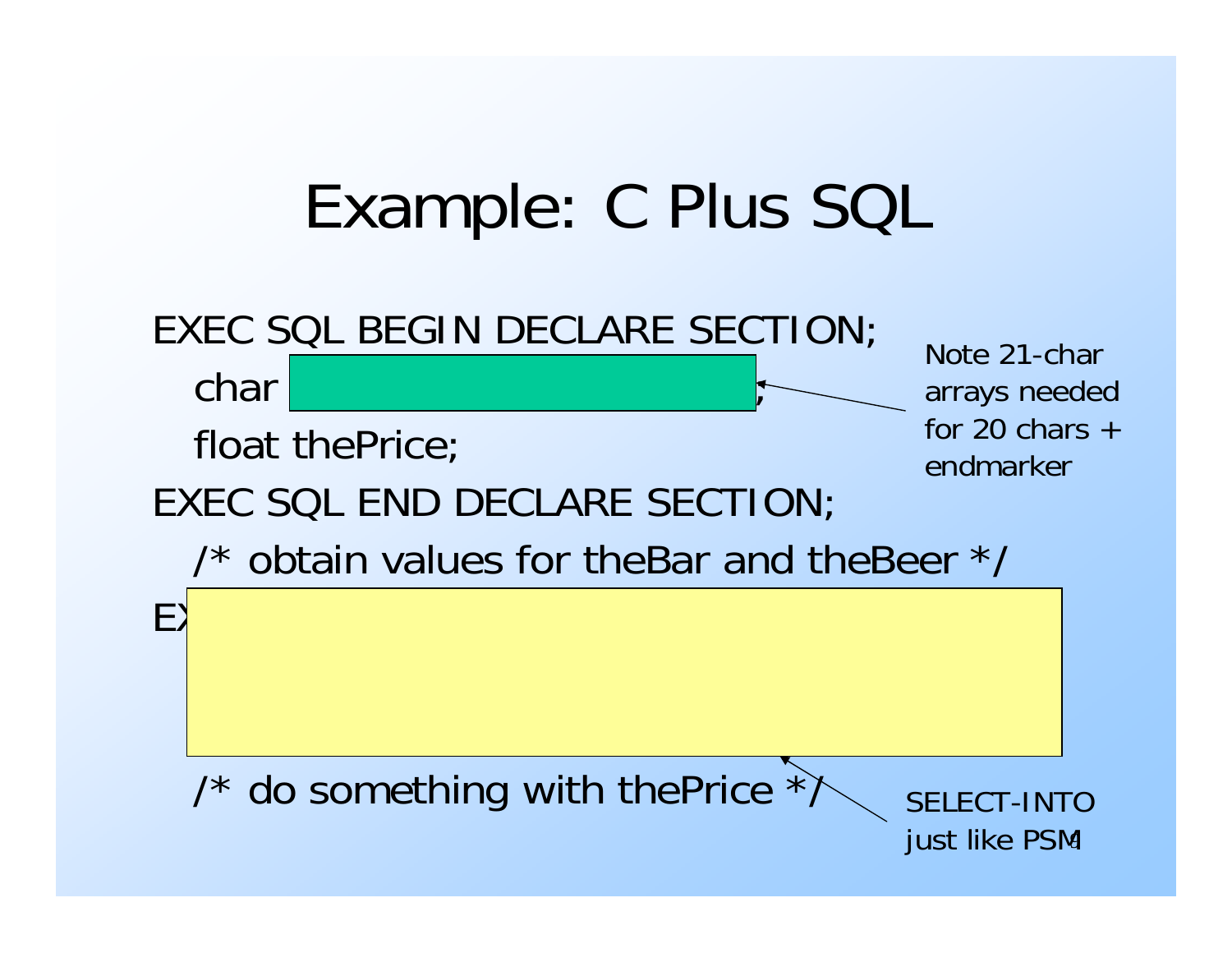#### Embedded Queries

◆Embedded SQL has the same limitations as PSM regarding queries:

- You may use SELECT-INTO for a query guaranteed to produce a single tuple.
- Otherwise, you have to use a cursor.
	- Small syntactic differences between PSM and Embedded SQL cursors, but the key ideas are identical.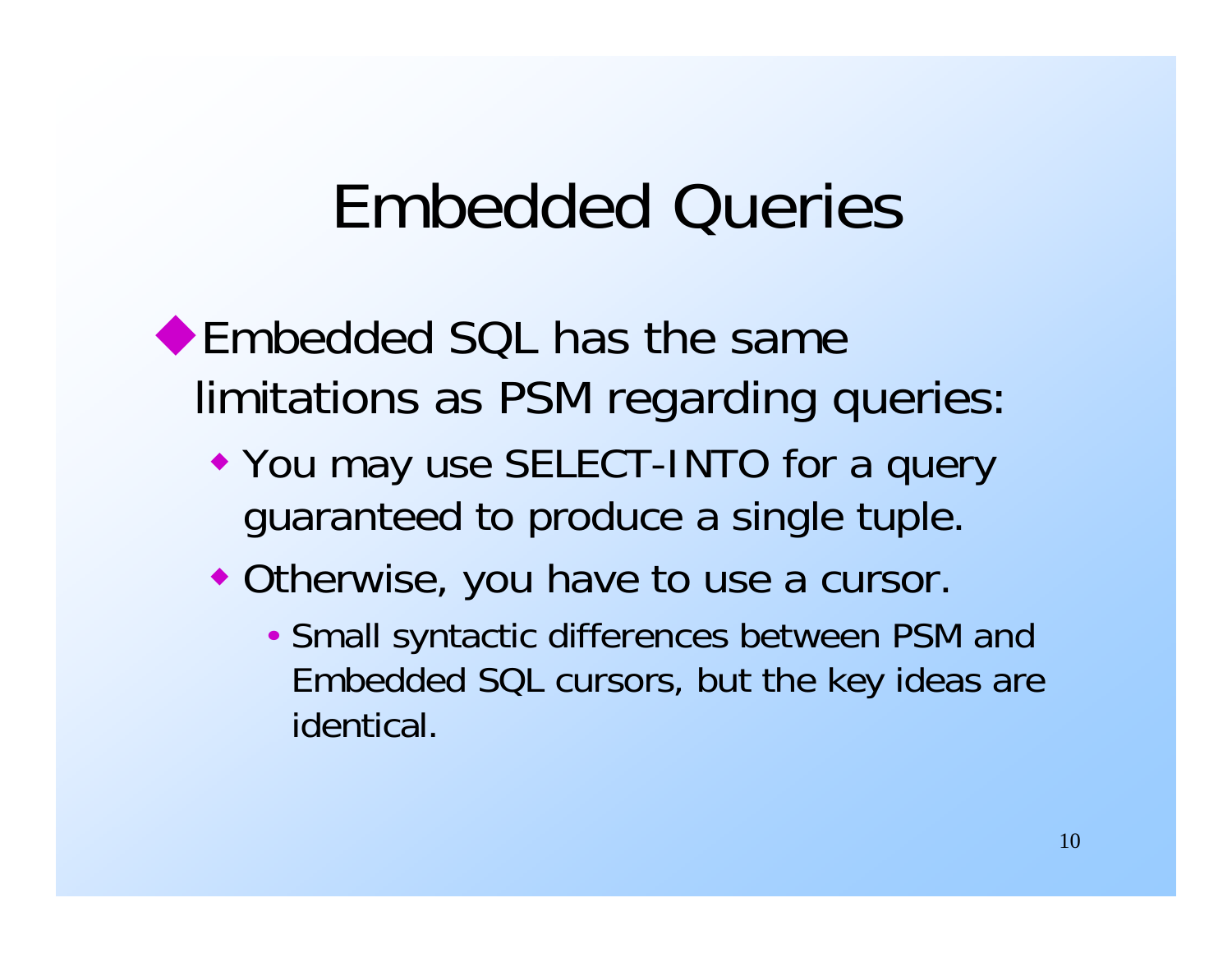## Cursor Statements

◆ Declare a cursor c with: <code>EXEC SQL</code> <code>DECLARE</code>  $\it c$  <code>CURSOR FOR</code> <query>; ◆ Open and close cursor c with: EXEC SQL OPEN CURSOR c; EXEC SQL CLOSE CURSOR c; Fetch from c by: EXEC SQL FETCH c INTO <variable(s)>; • Macro NOT FOUND is true if and only if the FETCH

fails to find a tuple.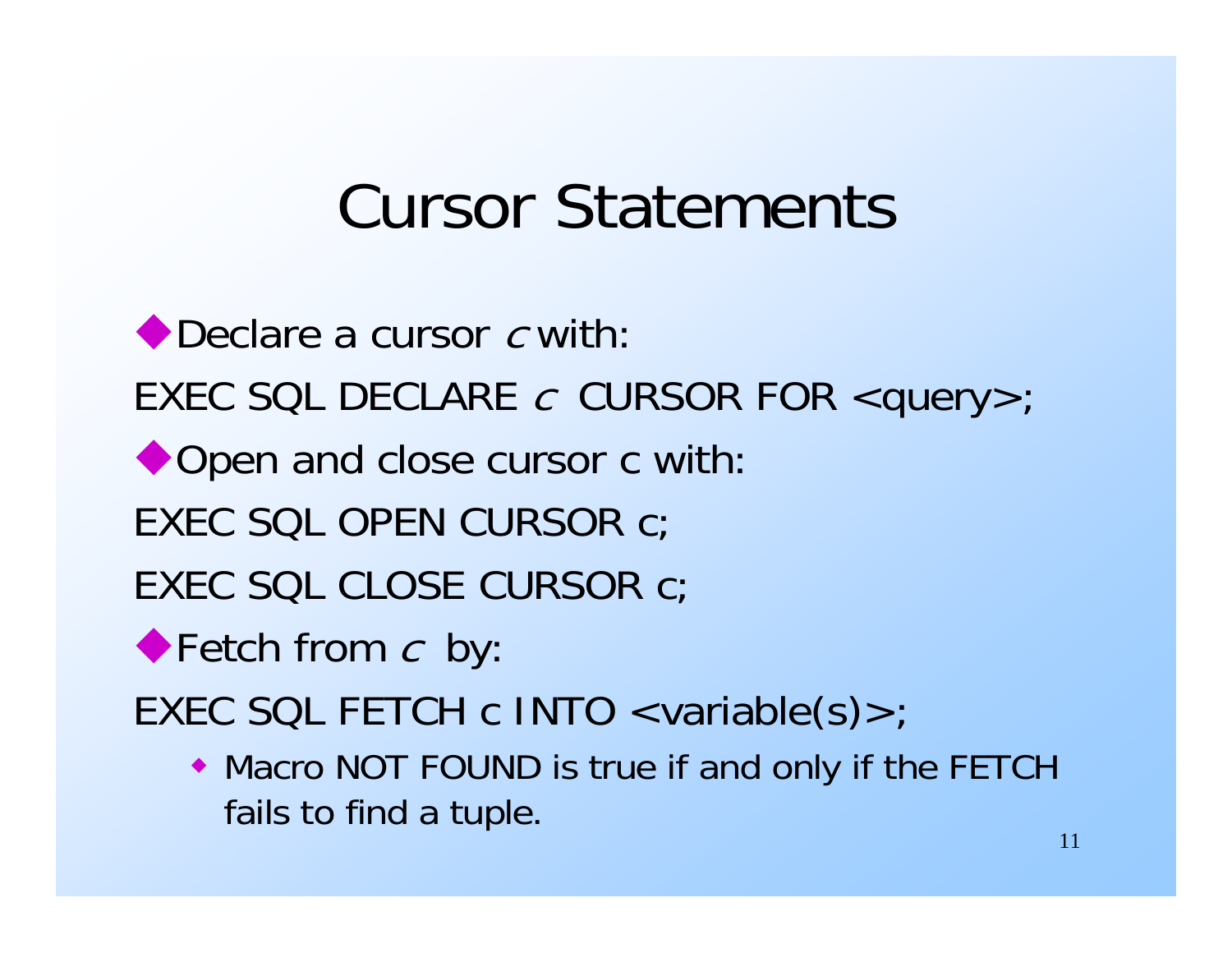## Example --- (1)

Let's write C + SQL to print Joe's menu -- the list of beer-price pairs that we find in Sells(bar, beer, price) with bar  $=$ Joe's Bar.

A cursor will visit each Sells tuple that has bar = Joe's Bar.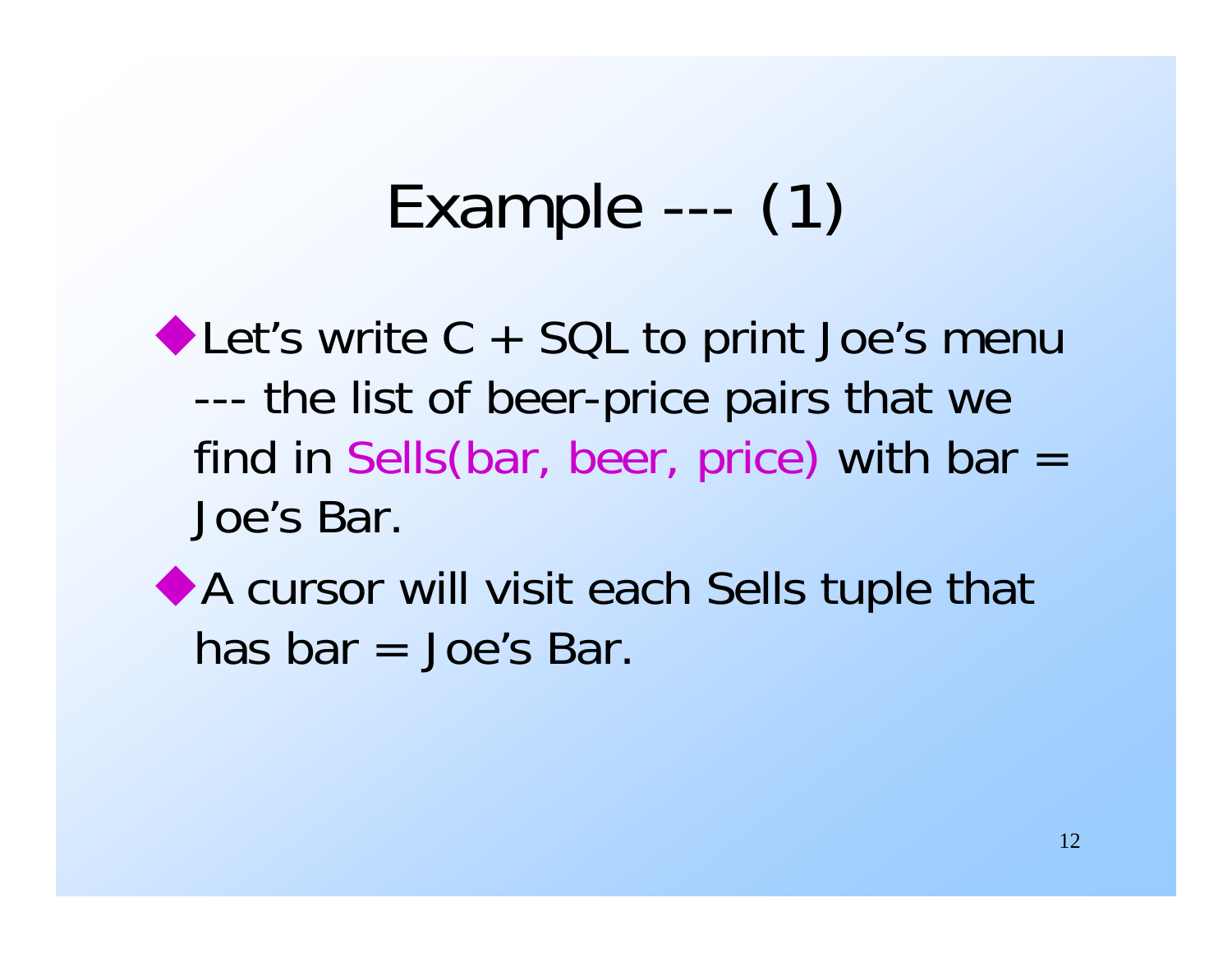# Example --- (2: Declarations)

#### EXEC SQL BEGIN DECLARE SECTION; char theBeer[21]; float thePrice; EXEC SQL END DECLARE SECTION;

 $E\in\mathbb{R}^{n\times n}$  . The contract of  $\mathbb{R}^{n\times n}$  declare c cursos  $\mathbb{R}^{n\times n}$  . The contract of  $\mathbb{R}^{n\times n}$ 

The cursor declaration goes outside the declare-section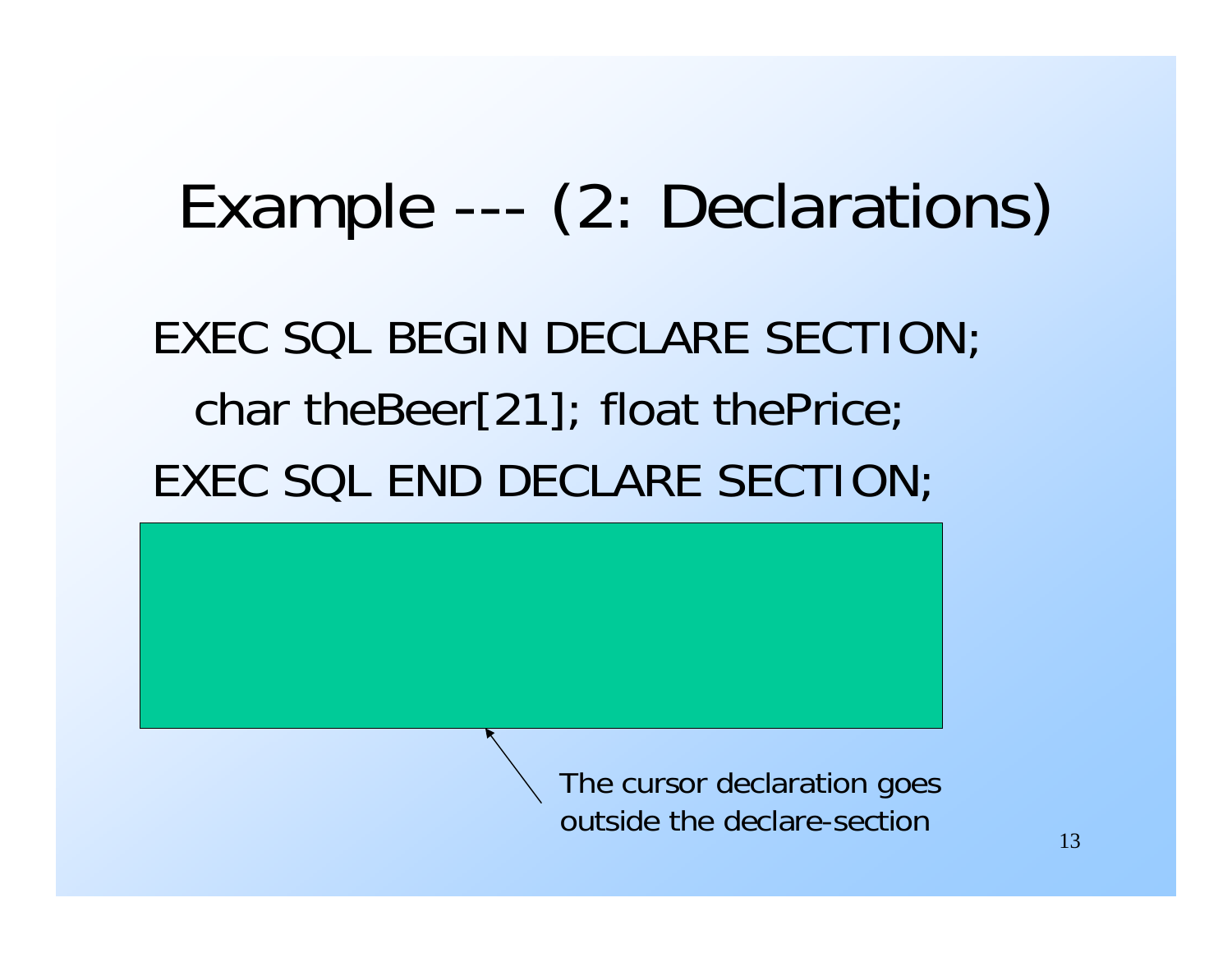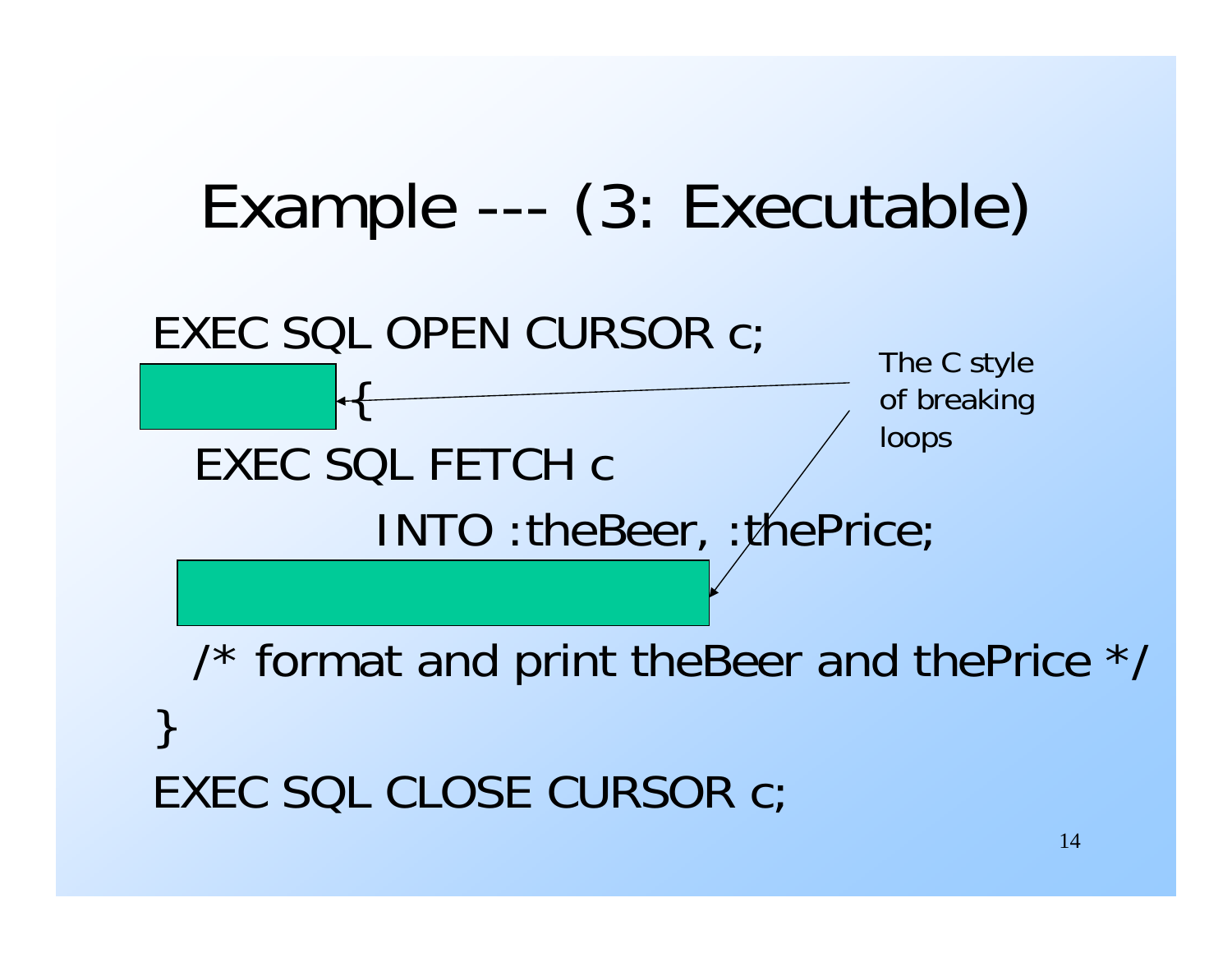## Need for Dynamic SQL

- Most applications use specific queries and modification statements to interact with the database.
	- **The DBMS compiles EXEC SQL ... statements** into specific procedure calls and produces an ordinary host-language program that uses a library.
- What about sqlplus, which doesn't know what it needs to do until it runs?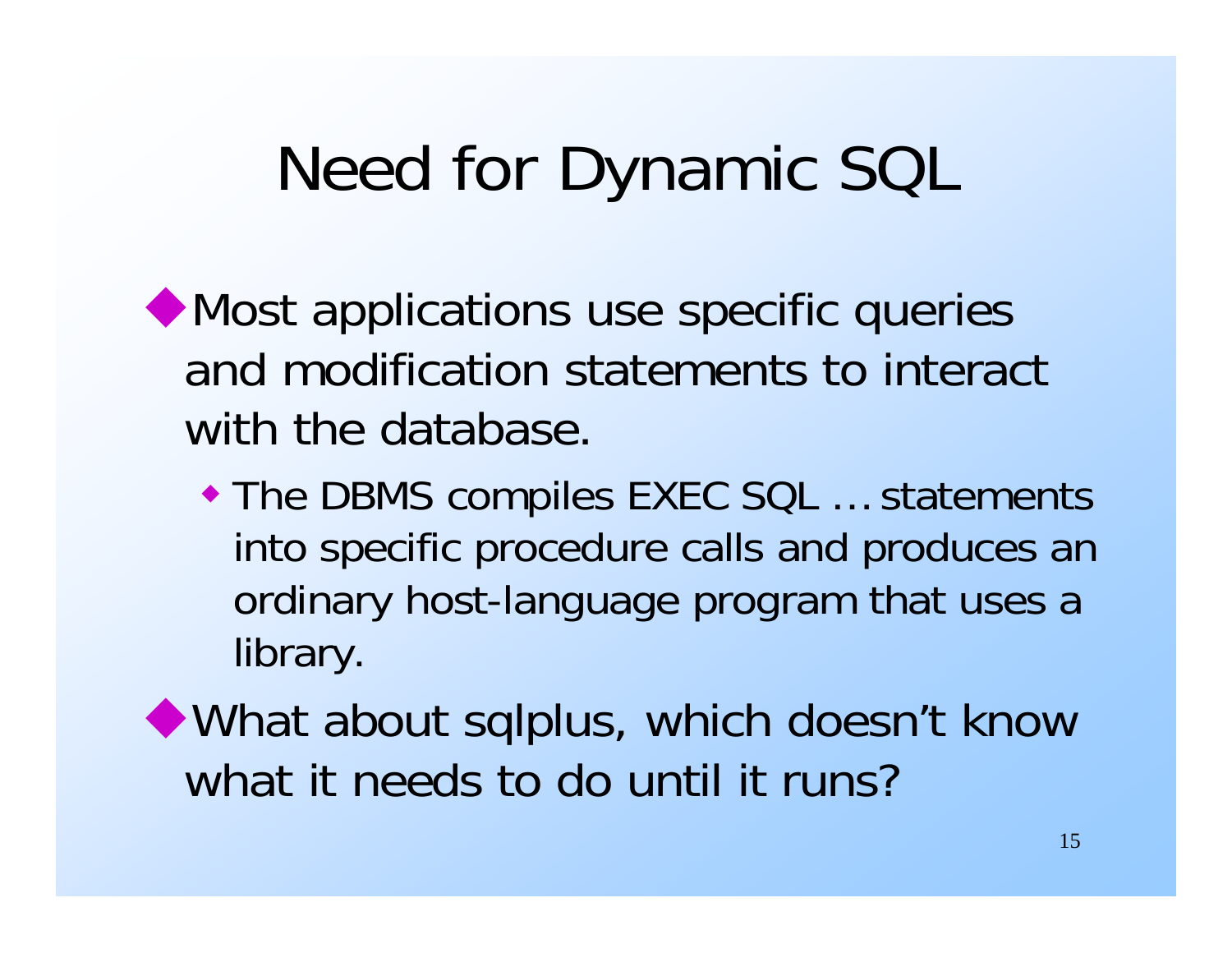# Dynamic SQL

◆ Preparing a query: EXEC SQL PREPARE <query-name>  $FROM$  <text of the query $>$ ; ◆ Executing a query: EXEC SQL EXECUTE <query-name>; "Prepare" = optimize query. ◆ Prepare once, execute many times.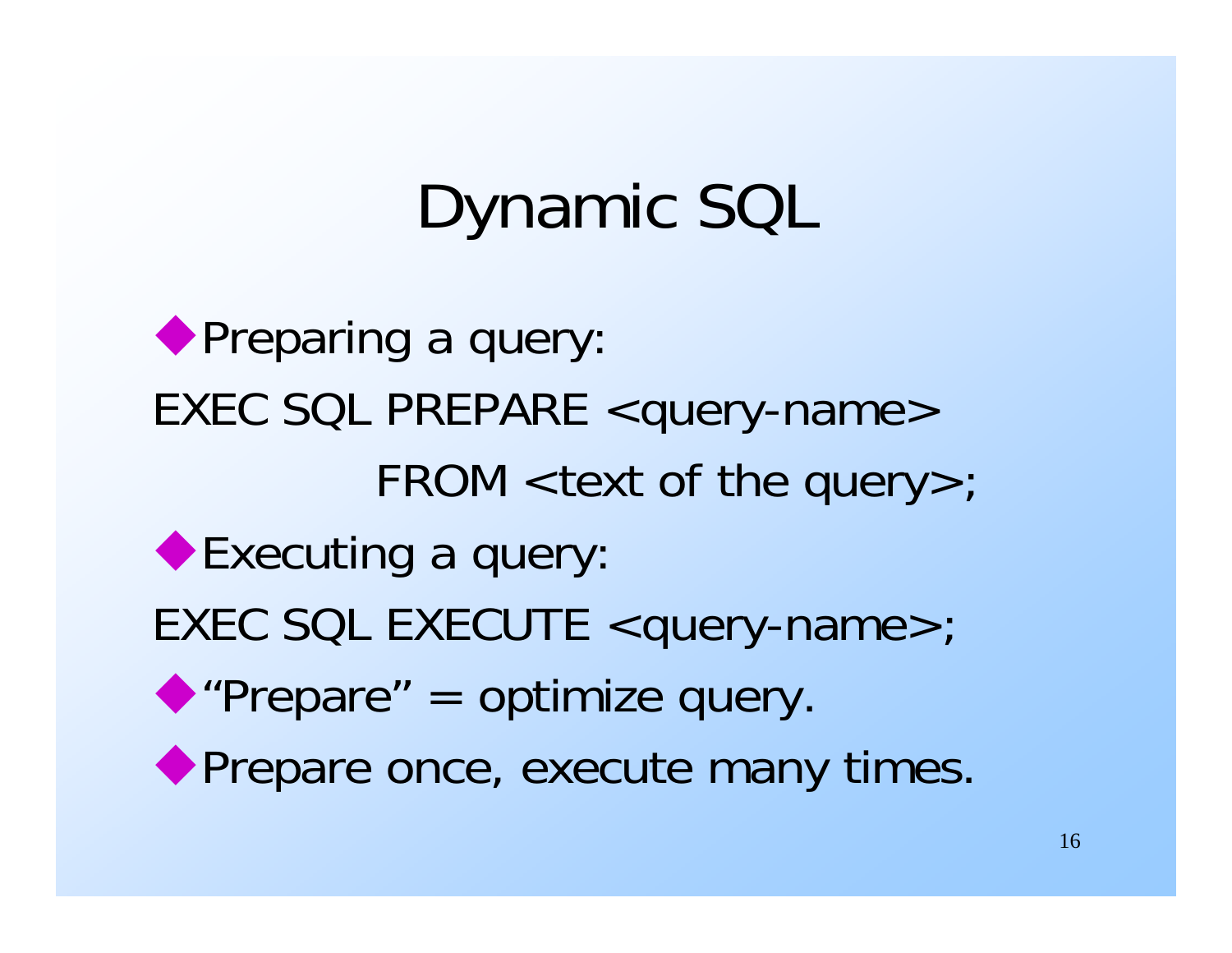### Example: A Generic Interface

EXEC SQL BEGIN DECLARE SECTION; char query[MAX\_LENGTH]; EXEC SQL END DECLARE SECTION; while $(1)$  { /\* issue SQL> prompt \*/ /\* read user's query into array query \*/ EXEC SQL PREPARE FROM :query; EXEC SQL EXECUTE

}

17q is an SQL variable representing the optimized form of whatever statement is typed into :query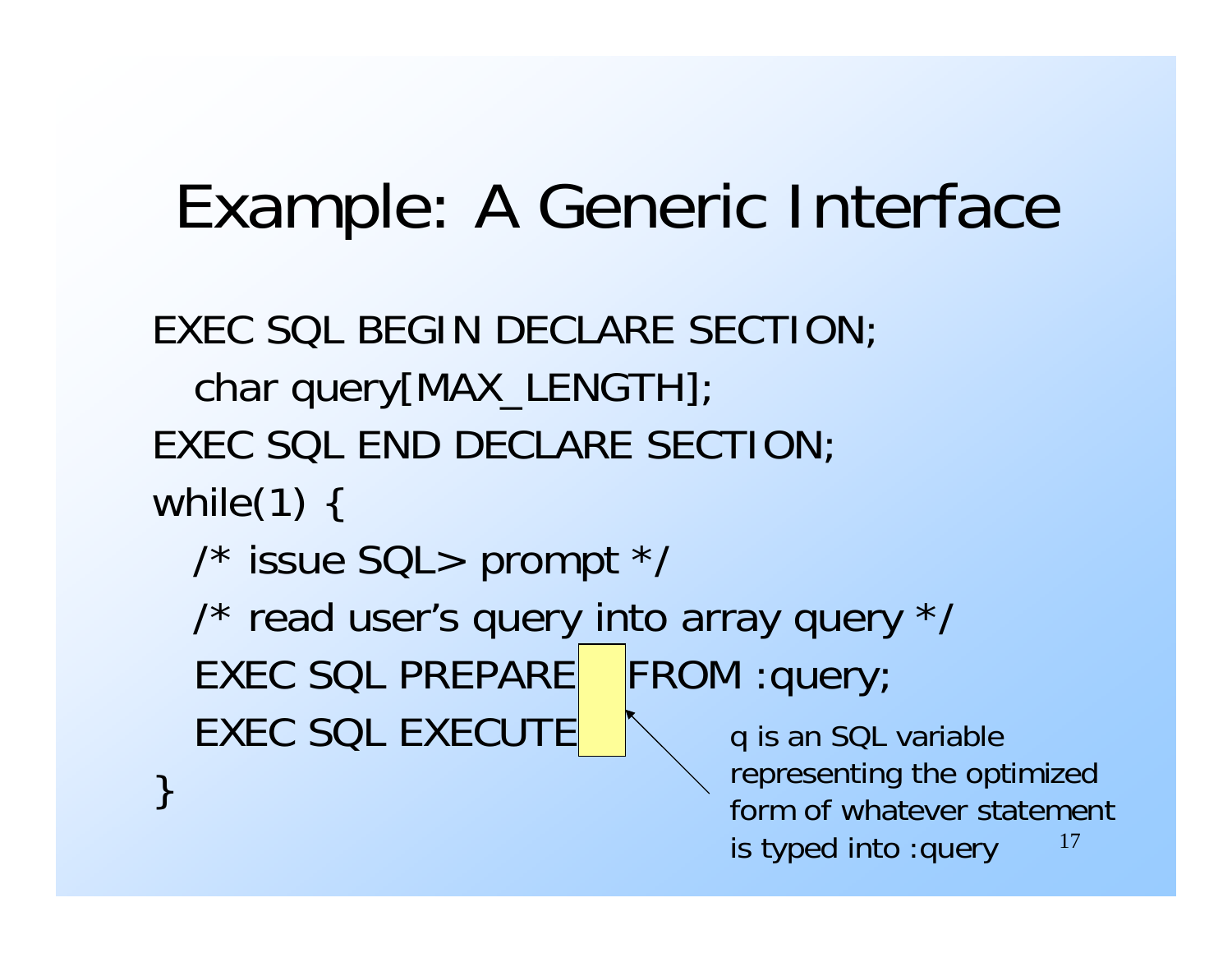#### Execute-Immediate

 $\blacktriangleright$  If we are only going to execute the query once, we can combine the PREPARE and EXECUTE steps into one.

#### Use:

EXEC SQL EXECUTE IMMEDIATE <text>;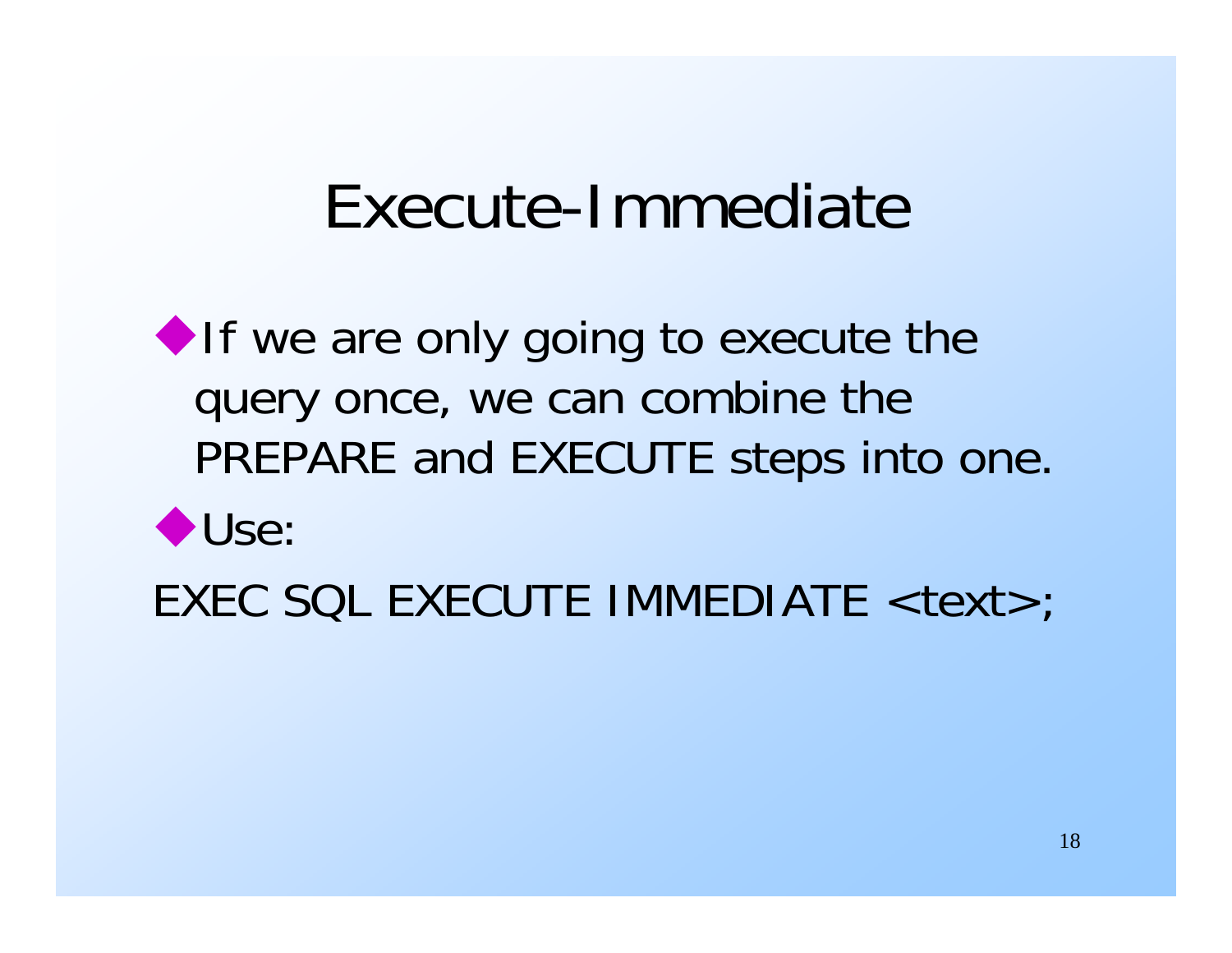## Example: Generic Interface Again

```
EXEC SQL BEGIN DECLARE SECTION;
 char query[MAX_LENGTH];
EXEC SQL END DECLARE SECTION;
while(1) {
  /* issue SQL> prompt */
  /* read user's query into array 
 query */
 EXEC SQL EXECUTE IMMEDIATE :query;
}<br>}
```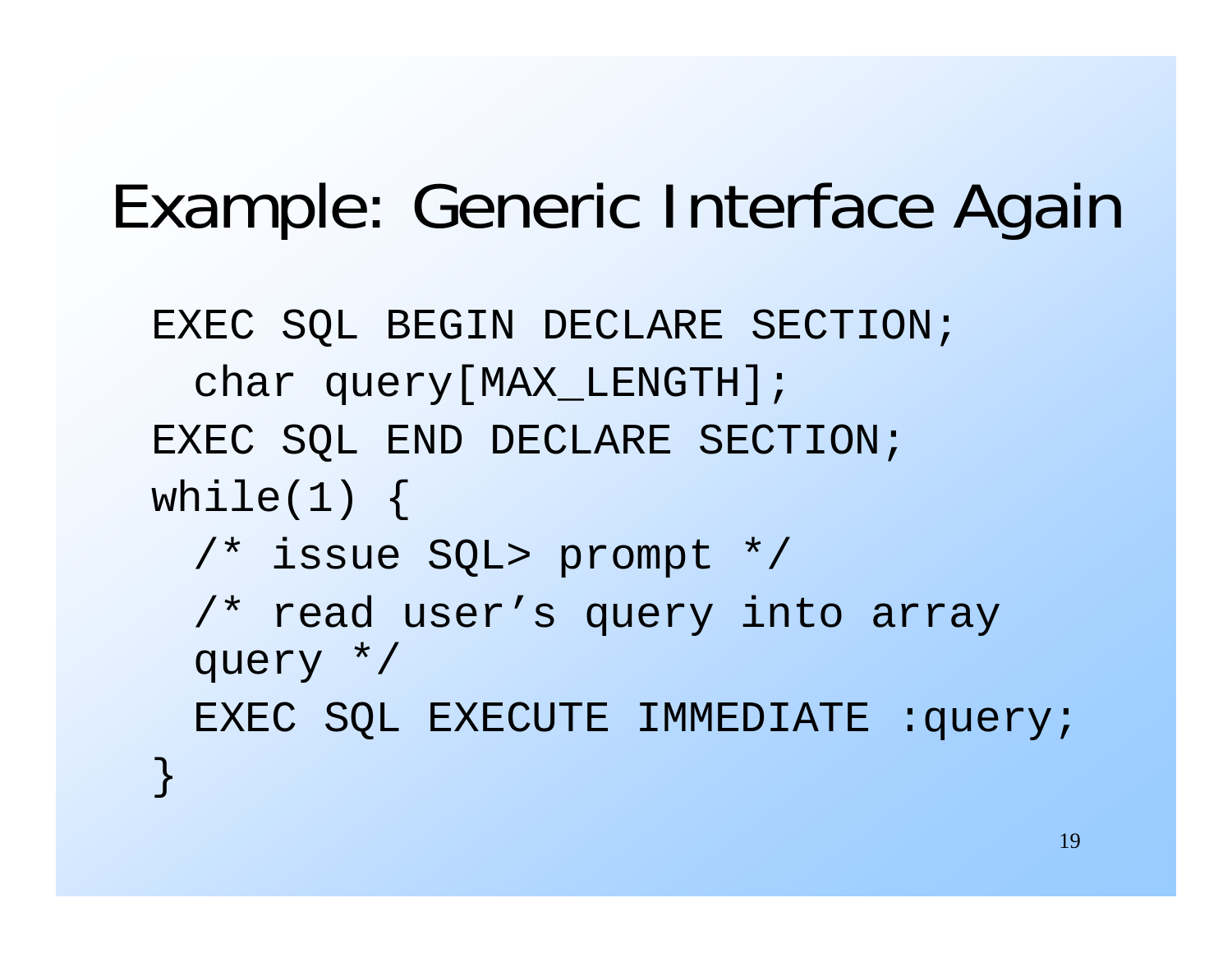# SQL/CLI

Instead of using a preprocessor, we can use a library of functions and call them as part of an ordinary C program.

- The library for C is called SQL/CLI = "Call-Level Interface."
- Embedded SQL's preprocessor will translate the EXEC SQL … statements into CLI or similar calls, anyway.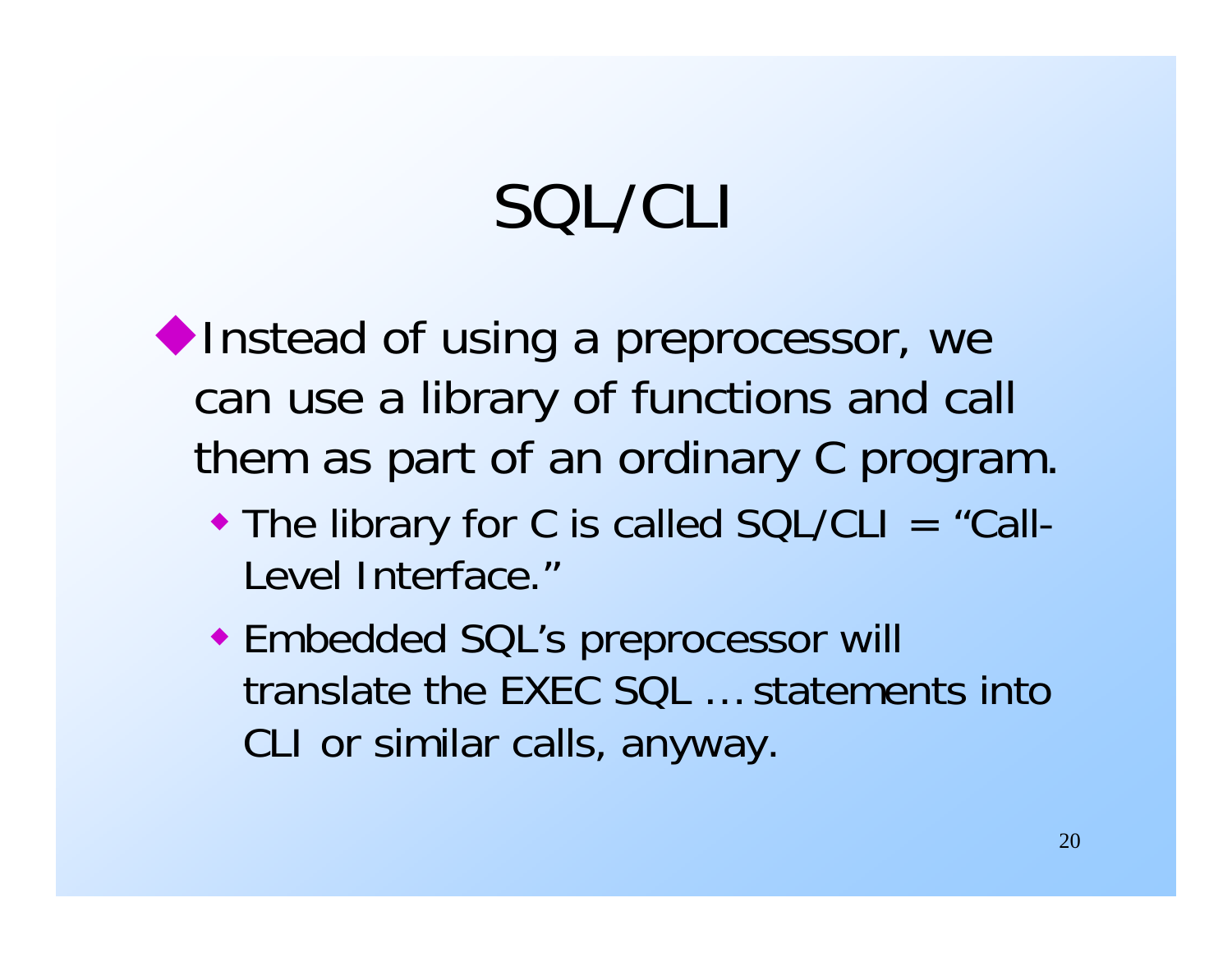#### Data Structures

- ◆ C connects to the database by structs of the following types:
	- 1. Environments: represent the DBMS installation.
	- 2. Connections: logins to the database.
	- 3. Statements : SQL statements to be passed to a connection.
	- 4. Descriptions : records about tuples from a query or parameters of a statement.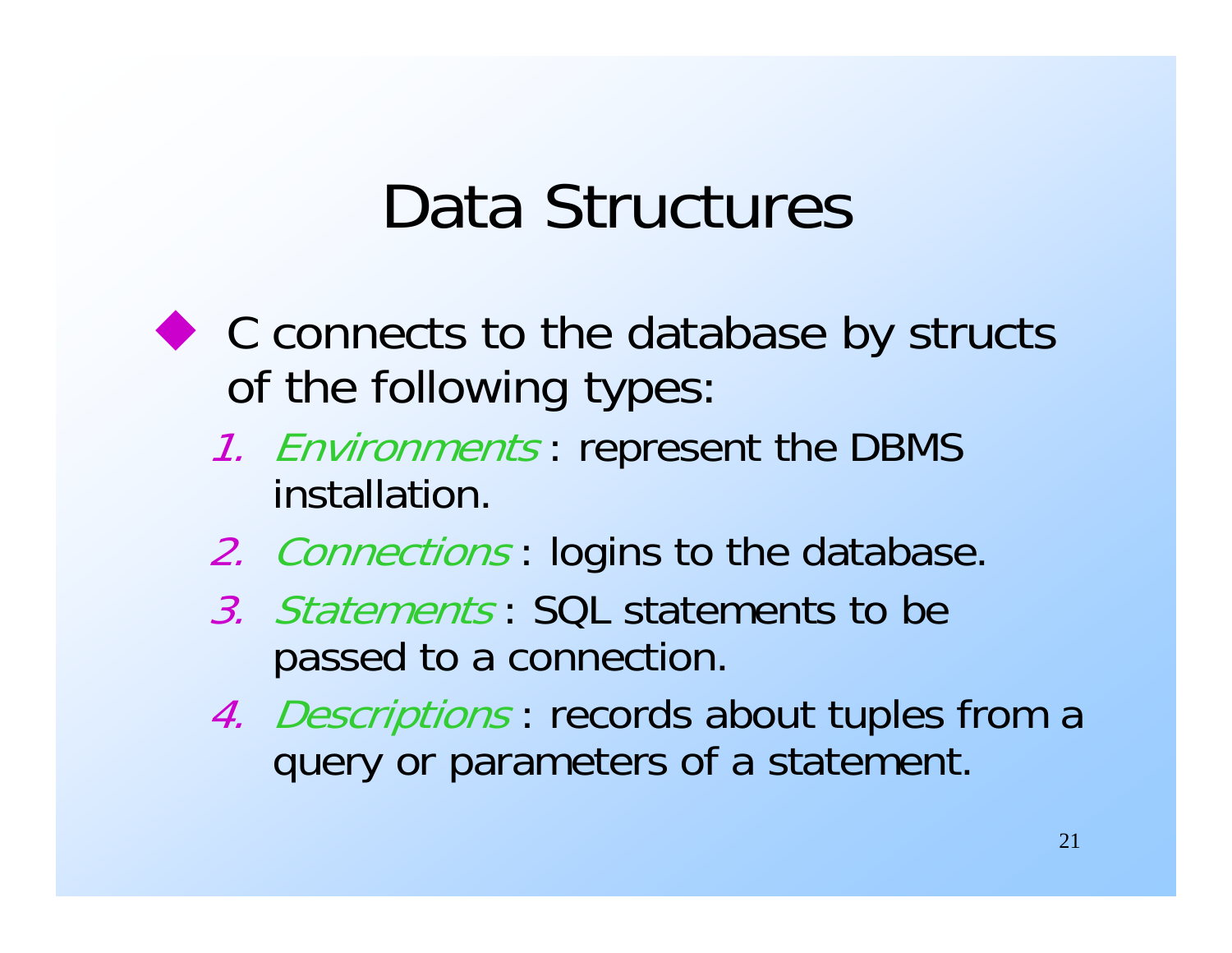# Environments, Connections, and Statements

- ◆ Function SQLAllocHandle(T, I, O) is used to create these structs, which are called environment, connection, and statement handles.
	- $\blacktriangleright$   $\top$  = type, e.g., SQL\_HANDLE\_STMT.
	- $\bullet$  / = input handle = struct at next higher level (statement < connection < environment).
	- $\bullet$   $O =$  (address of) output handle.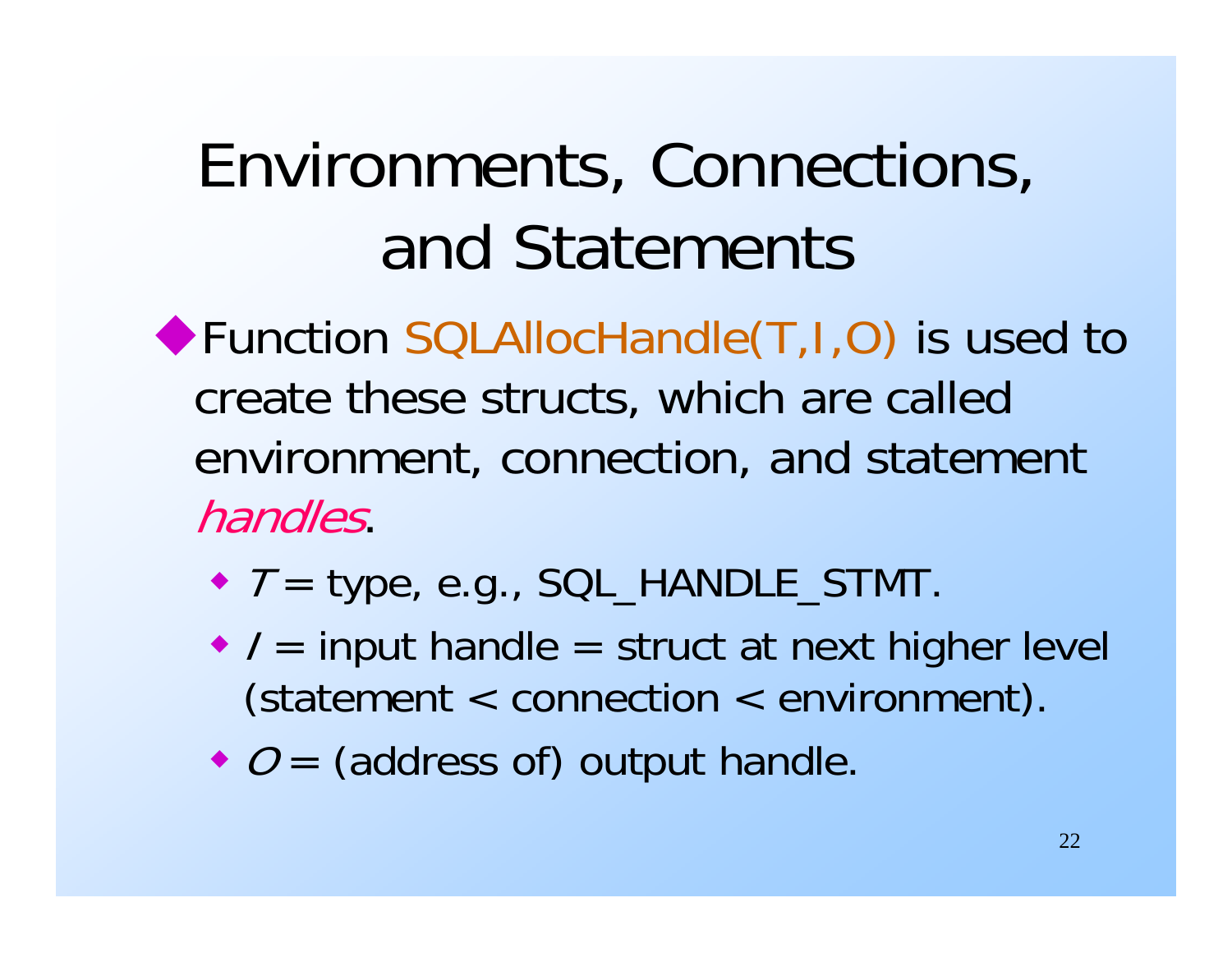## Example: SQLAllocHandle

- SQLAllocHandle(SQL\_HANDLE\_STMT,
	- myCon, &myStat);
- myCon is a previously created connection handle.
- myStat is the name of the statement handle that will be created.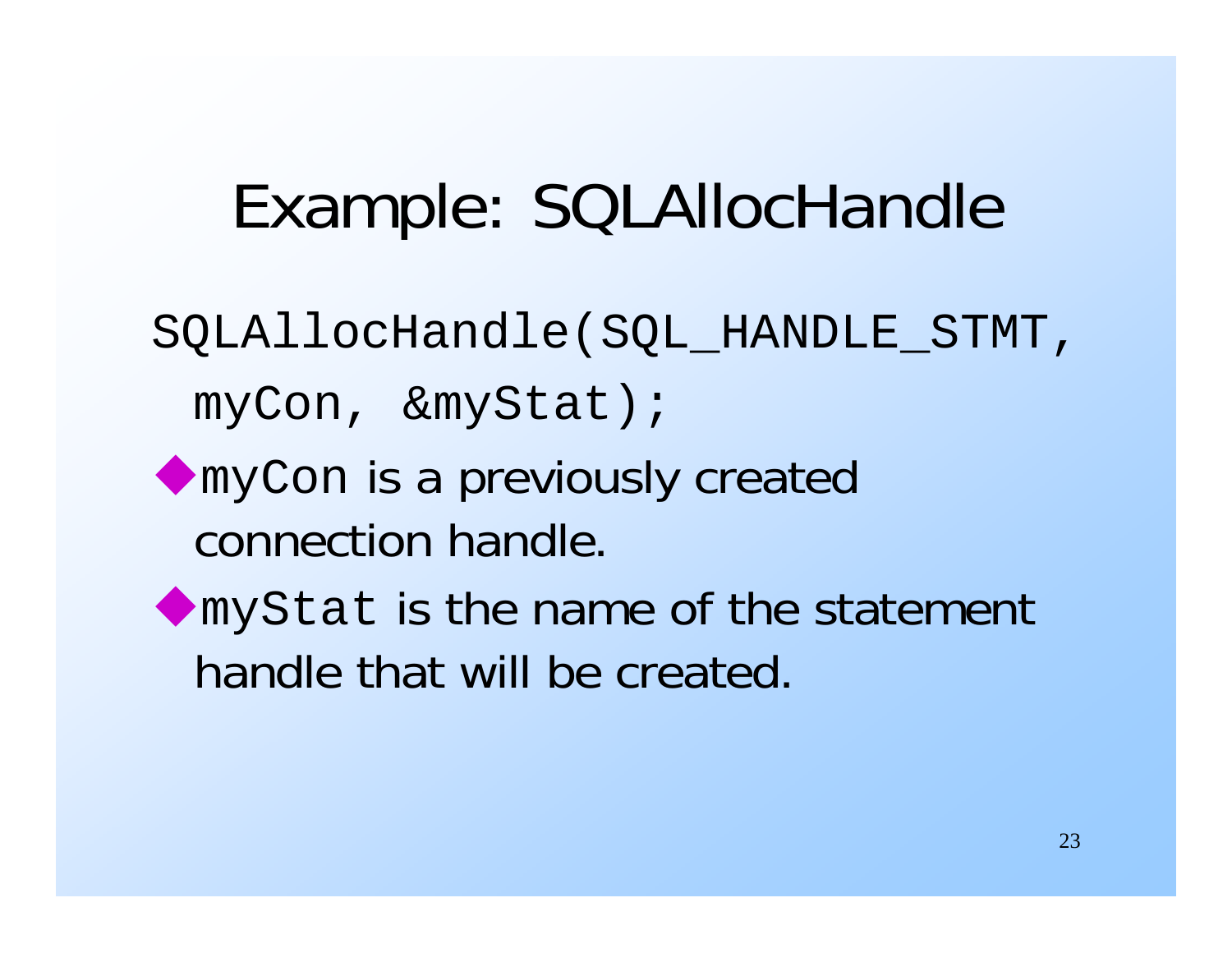## Preparing and Executing

- ◆ SQLPrepare(H, S, L) causes the string S, of length L, to be interpreted as an SQL statement and optimized; the executable statement is placed in statement handle H.
- ◆ SQLExecute(H) causes the SQL statement represented by statement handle  $H$  to be executed.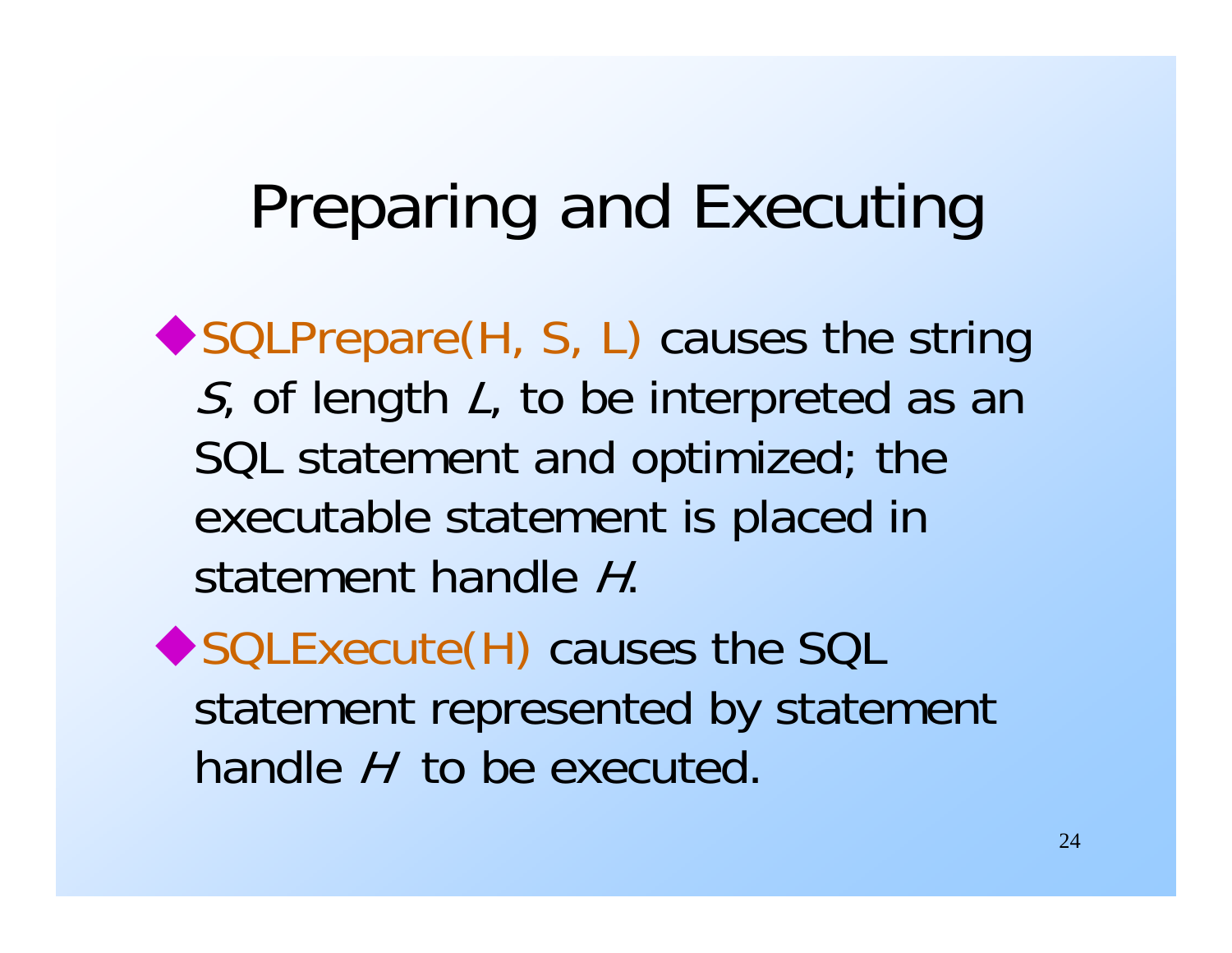### Example: Prepare and Execute

SQLPrepare(myStat, "SELECT beer, price FROM Sells WHERE bar = 'Joe''s Bar' ",

 $\mathcal{S}(\mathcal{S})$  , and  $\mathcal{S}(\mathcal{S})$  , and  $\mathcal{S}(\mathcal{S})$ SQLExecute(myStat);

> This constant says the second argument is a "null-terminated string"; i.e., figure out the length by counting characters.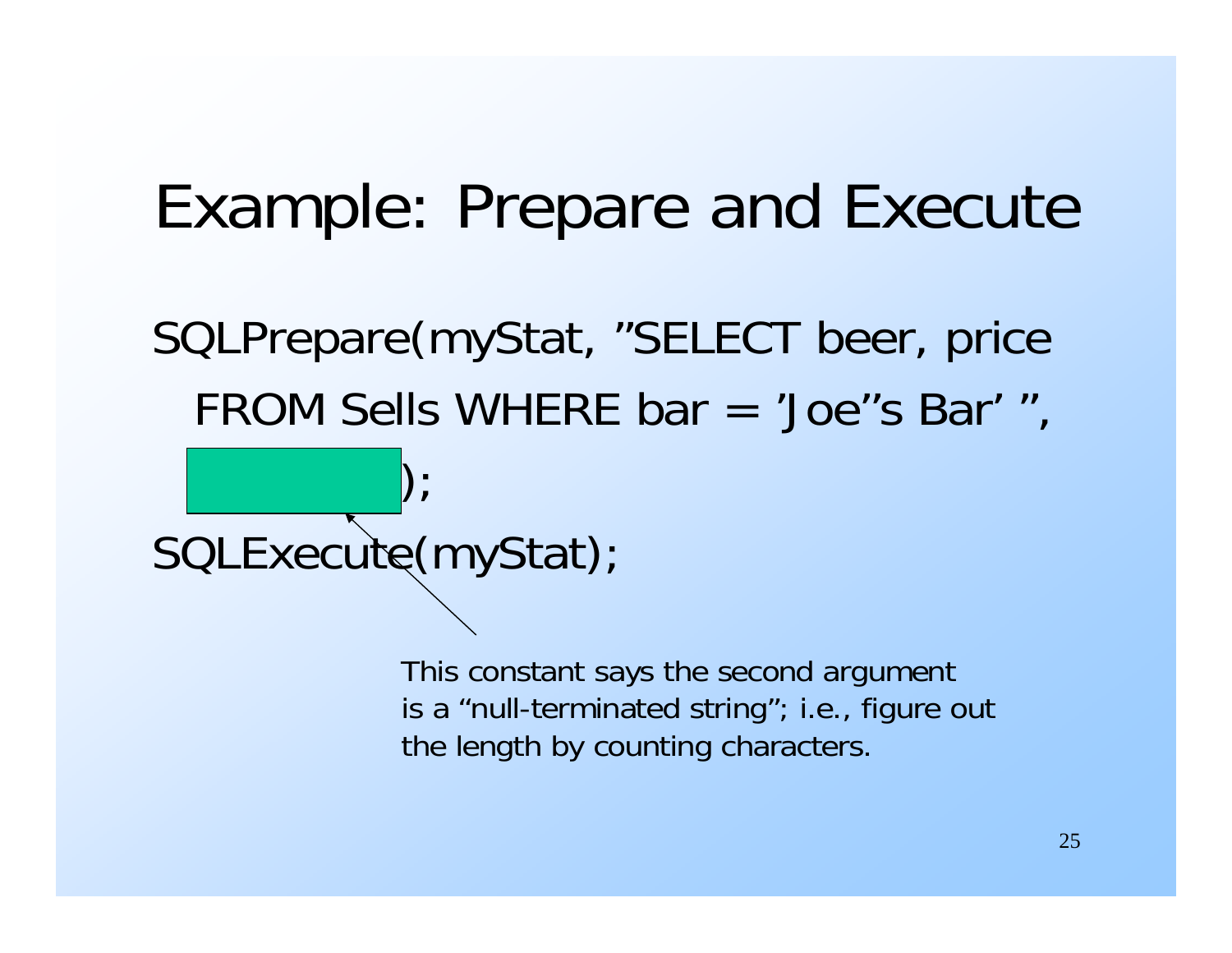## Dynamic Execution

- If we will execute a statement S only once, we can combine PREPARE and EXECUTE with:
- SQLExecuteDirect(H,S,L);
	- $\bullet$  As before, H is a statement handle and L is the length of string  $S$ .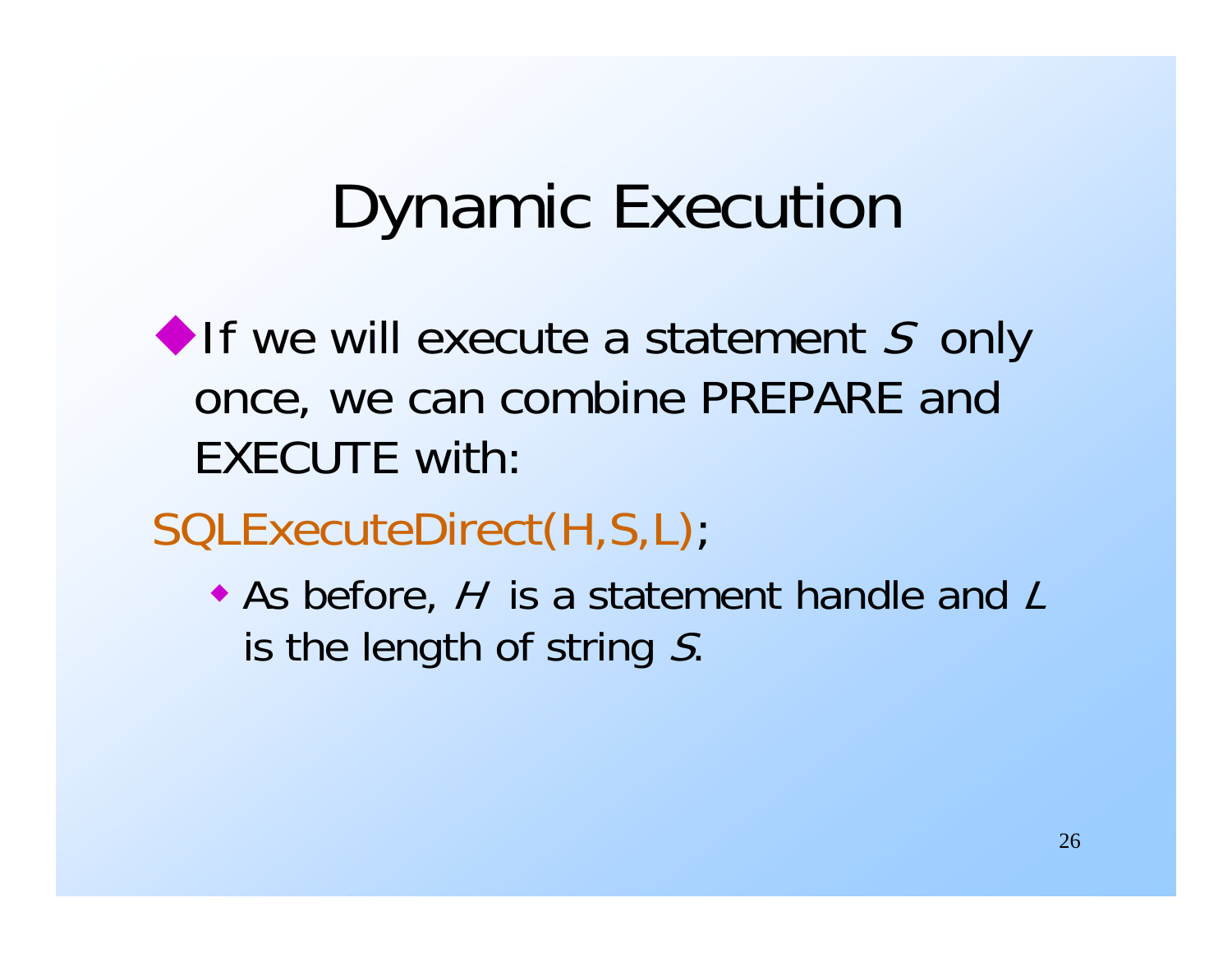# Fetching Tuples

- When the SQL statement executed is a query, we need to fetch the tuples of the result.
	- That is, a cursor is implied by the fact we executed a query, and need not be declared.
- ◆ SQLFetch(H) gets the next tuple from the result of the statement with handle H.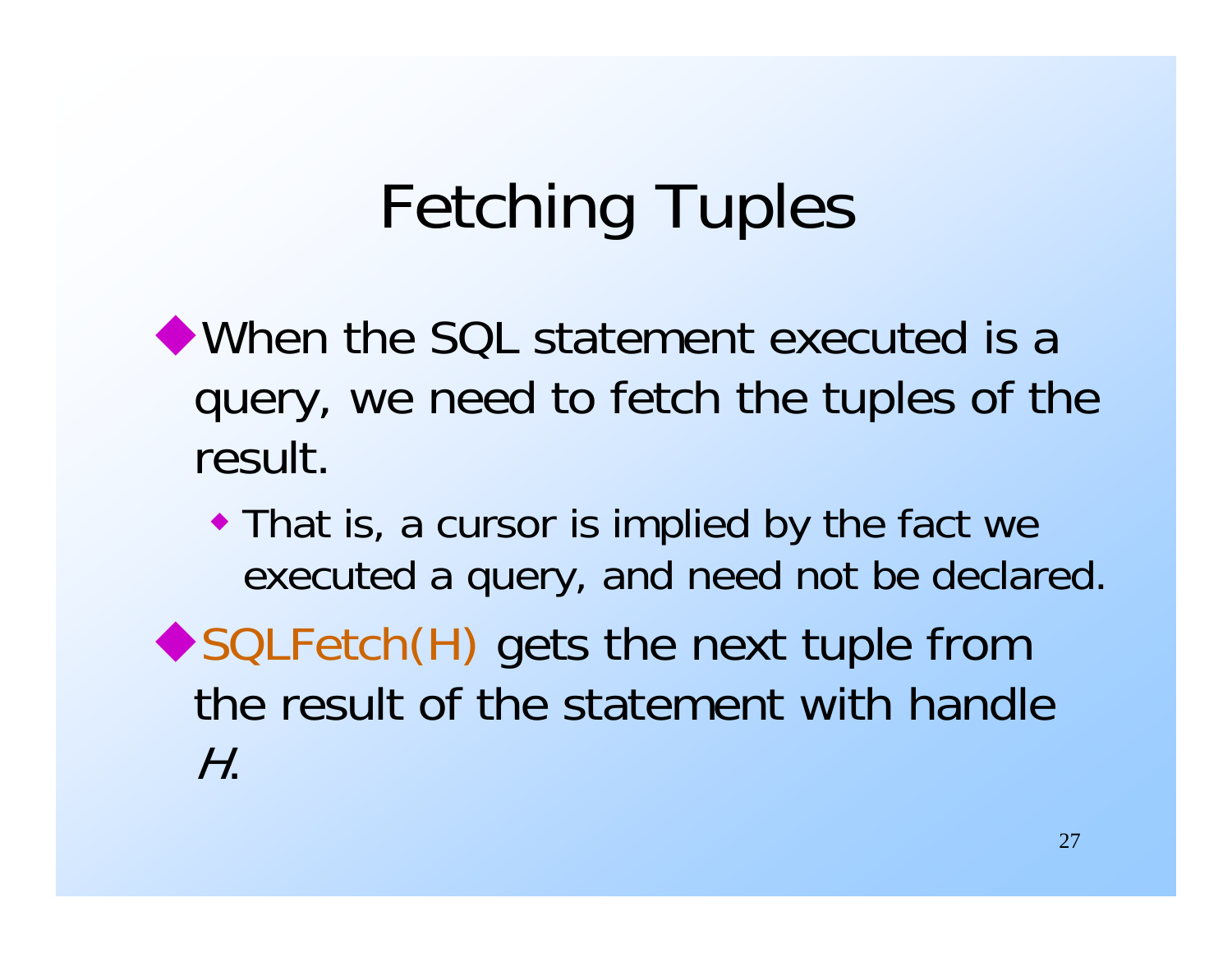# Accessing Query Results

- When we fetch a tuple, we need to put the components somewhere.
- ◆ Thus, each component is bound to a variable by the function SQLBindCol.
	- ♦ This function has 6 arguments, of which we shall show only 1, 2, and 4:
		- $1 =$  handle of the query statement.
		- $2 =$  column number.
		- $4 =$  address of the variable.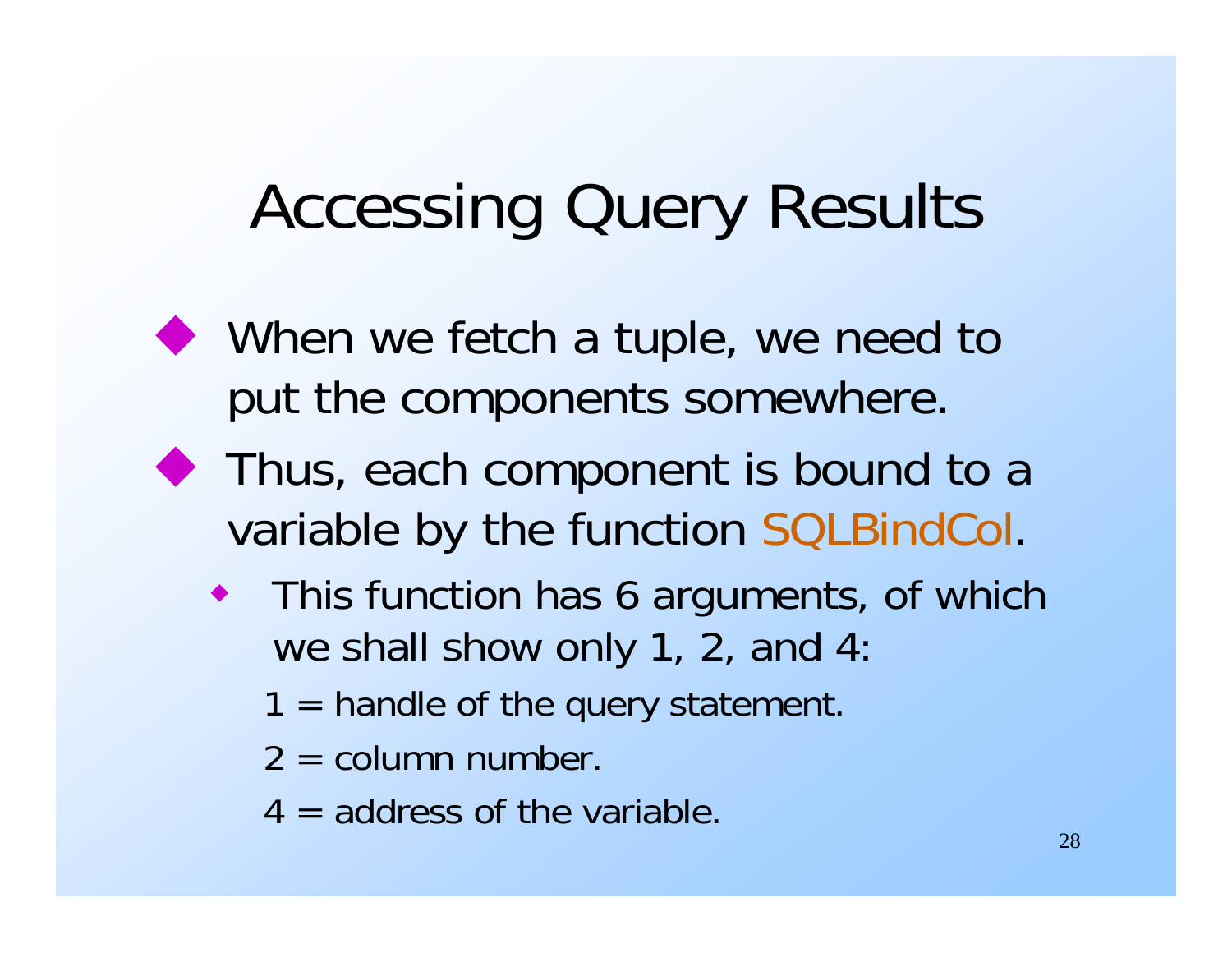#### Example: Binding

◆ Suppose we have just done SQLExecute(myStat), where myStat is the handle for query SELECT beer, price FROM Sells WHERE bar = 'Joe''s Bar' ◆ Bind the result to theBeer and thePrice: SQLBindCol(myStat, 1, , &theBeer, , ); SQLBindCol(myStat, 2, , &thePrice, , );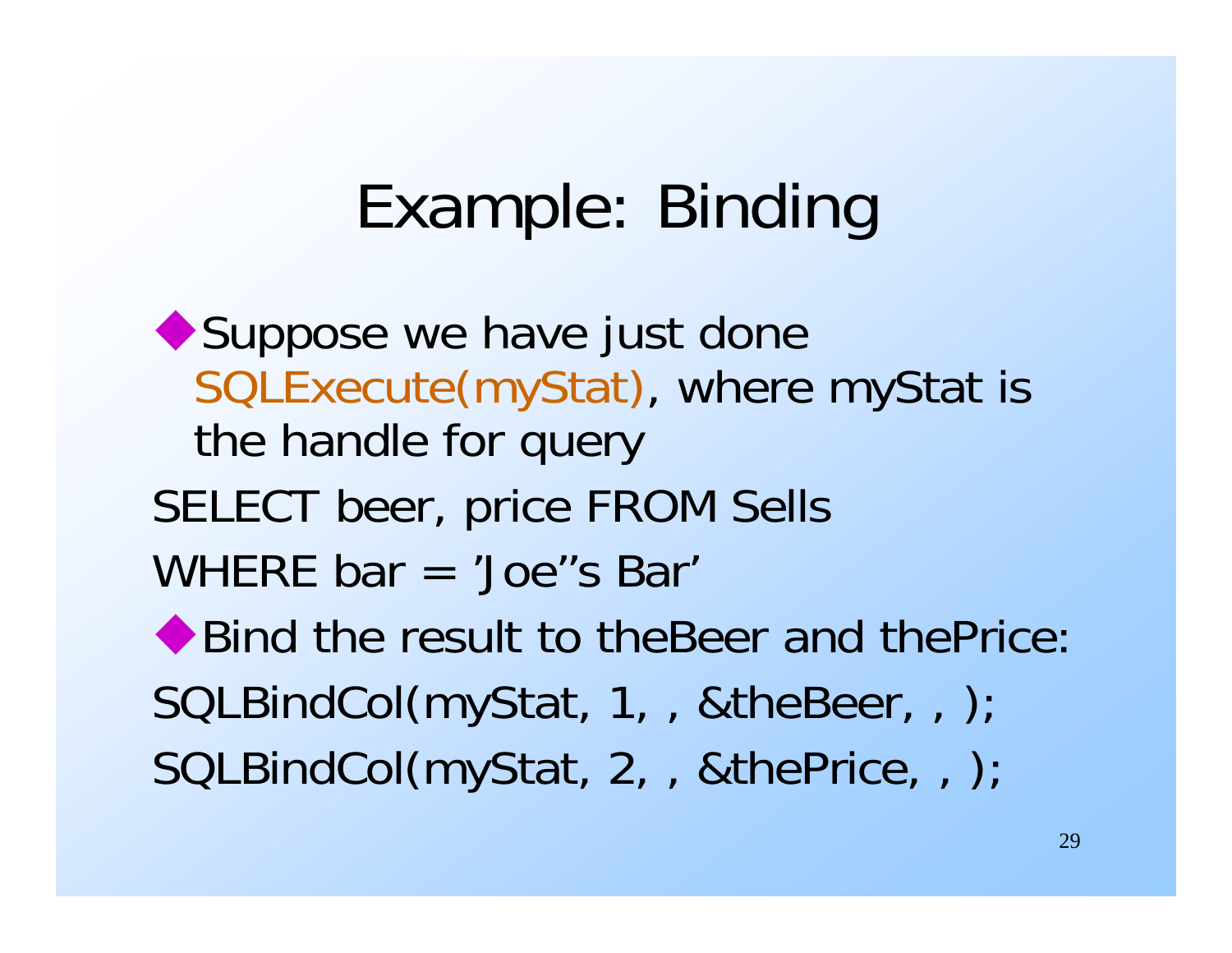## Example: Fetching

```
• Now, we can fetch all the tuples of the
  answer by:
while (SOLFetch(myStat) !={
      \prime^* do something with theBeer and
          thePrice */
                               } CLI macro representing SQLSTATE = 02000 = "failed
                               to find a tuple."
```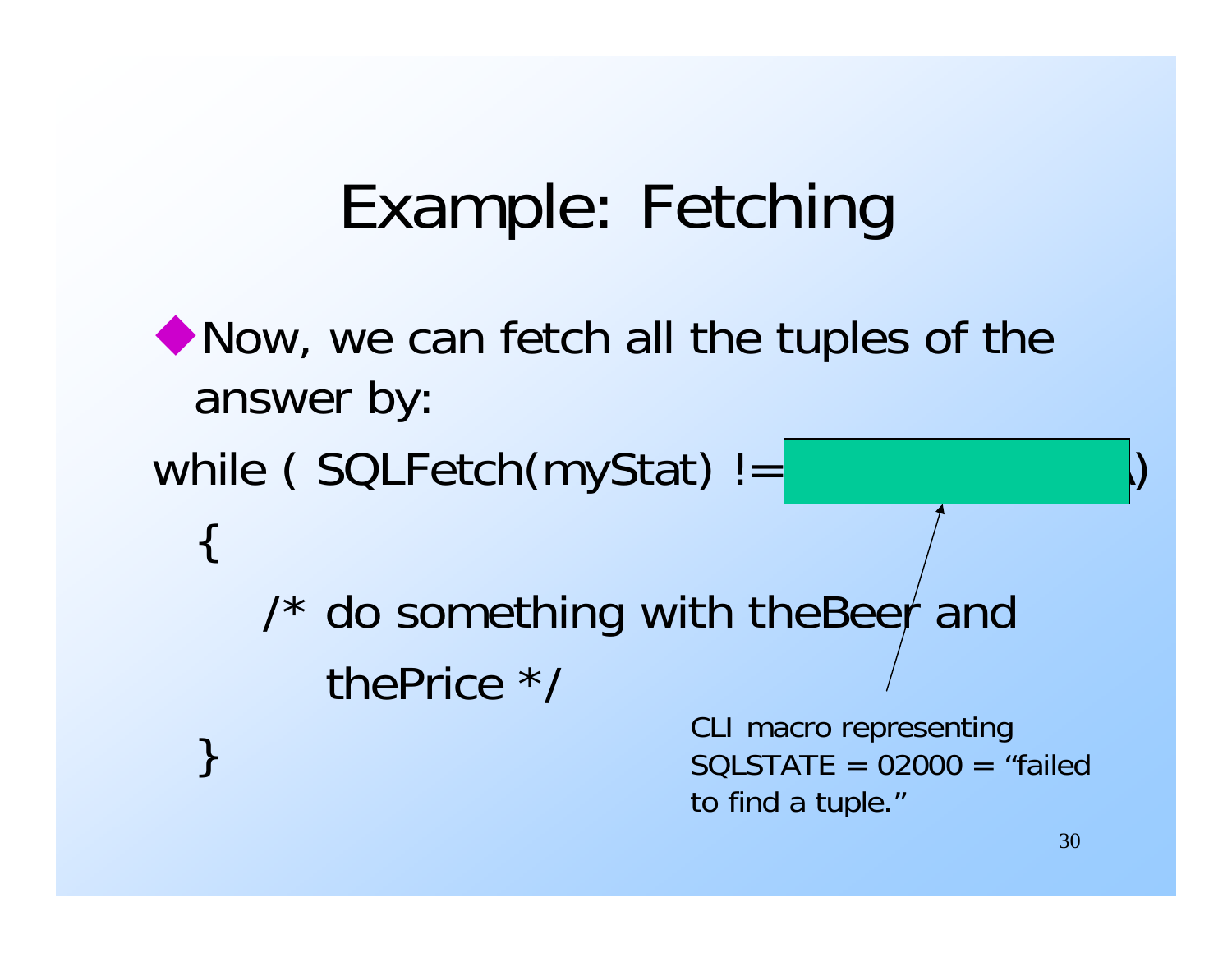# JDBC

Java Database Connectivity (JDBC) is a library similar to SQL/CLI, but with Java as the host language.

JDBC/CLI differences are often related to the object-oriented style of Java, but there are other differences.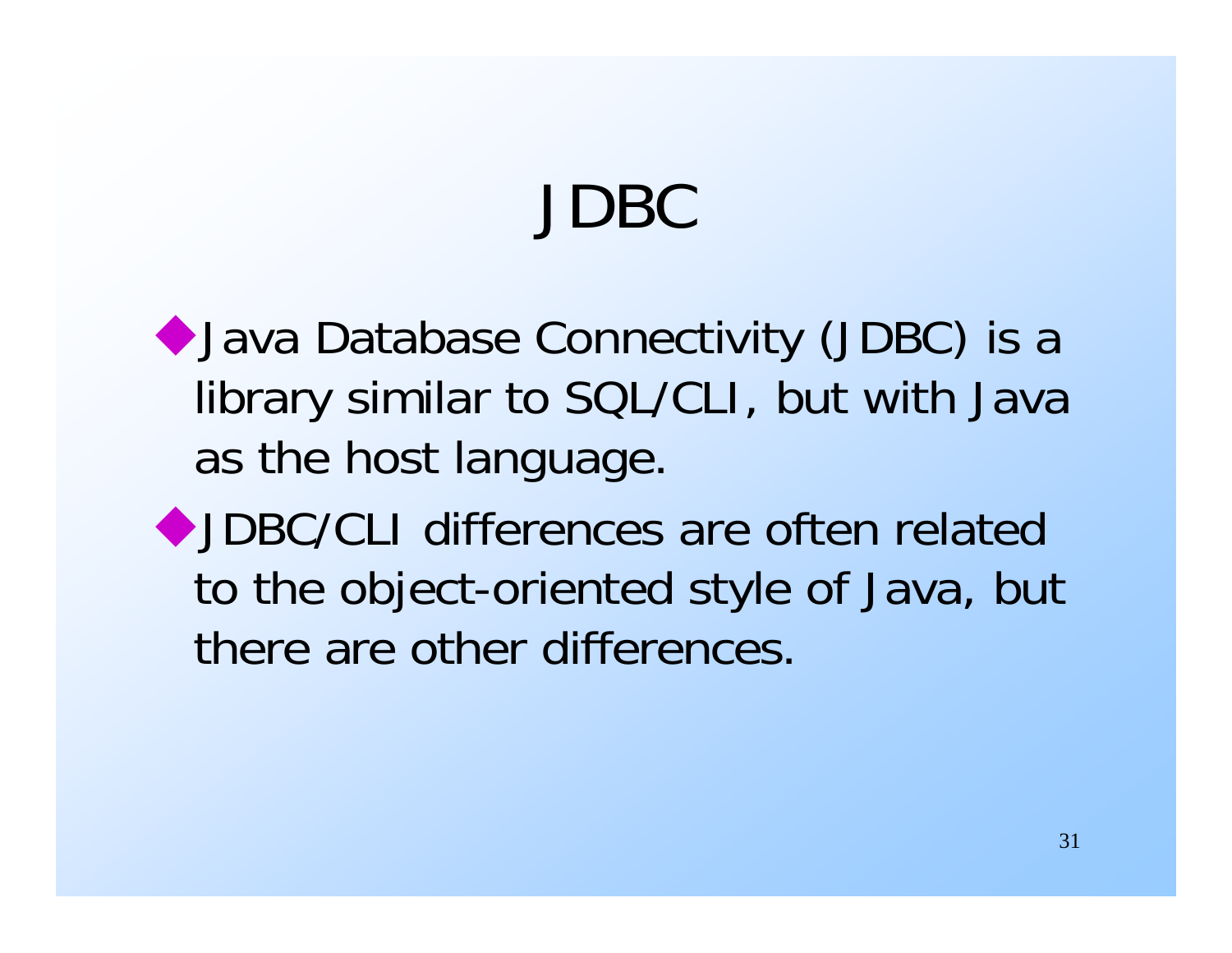# Environments, Connections, and Statements

- The same progression from environments to connections to statements that we saw in CLI appears in JDBC.
- A connection object is obtained from the environment in a somewhat implementation-dependent way.
- We'll start by assuming we have myCon, a connection object.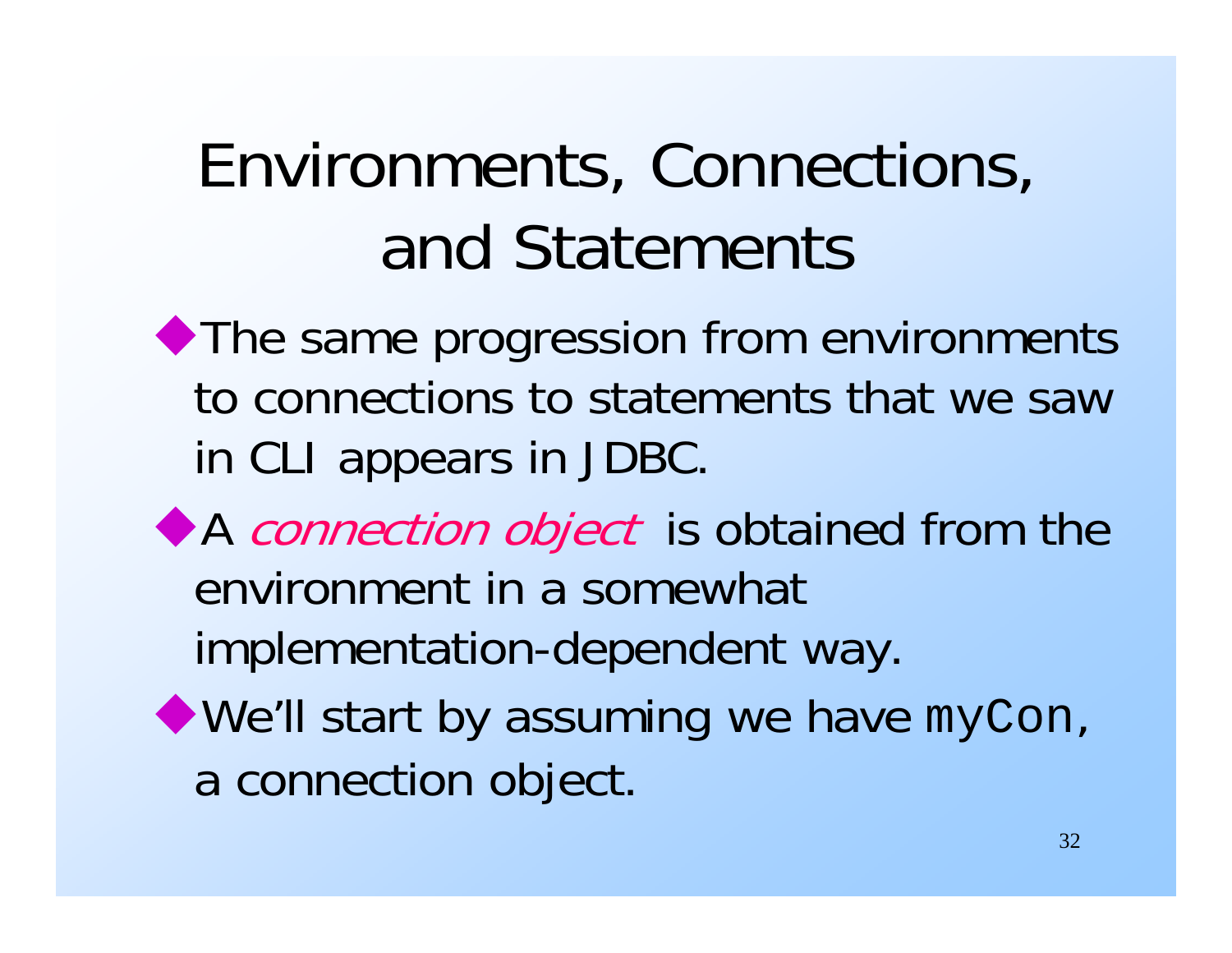#### **Statements**

DBC provides two classes:

- 1. Statement = an object that can accept a string that is an SQL statement and can execute such a string.
- 2. PreparedStatement = an object that has an associated SQL statement ready to execute.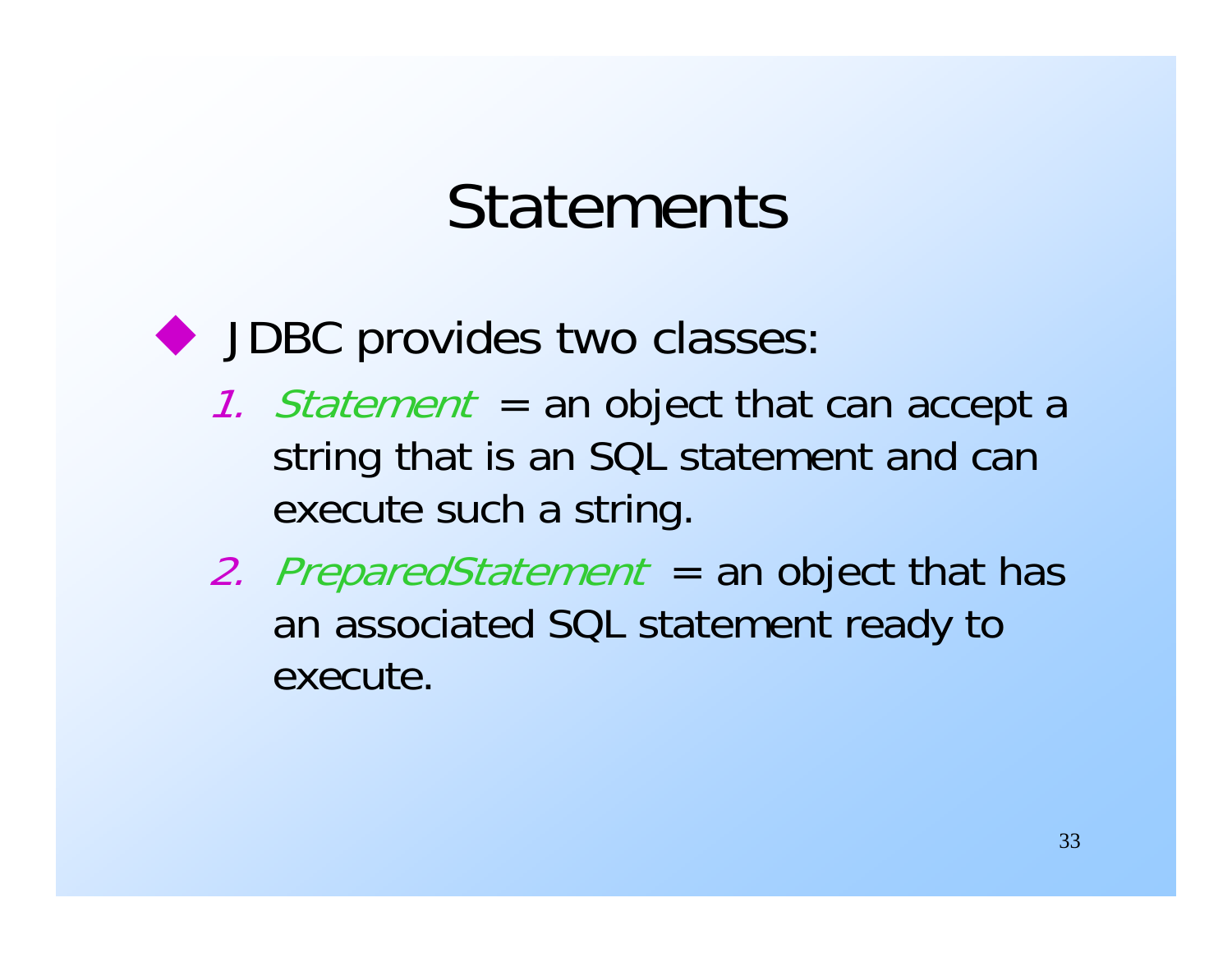## Creating Statements

The Connection class has methods to create Statements and PreparedStatements.

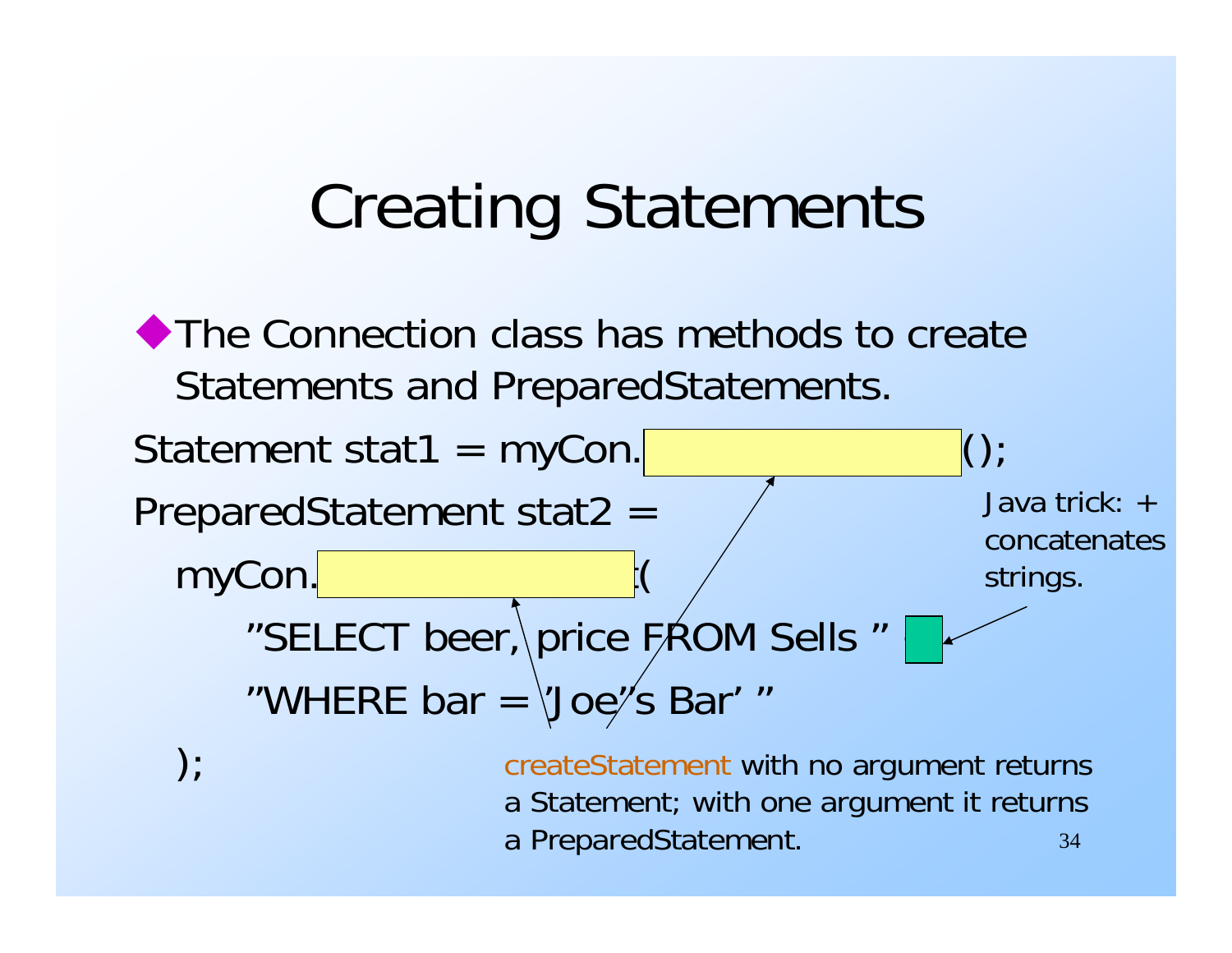# Executing SQL Statements

- JDBC distinguishes queries from modifications, which it calls "updates."
- ◆ Statement and PreparedStatement each have methods executeQuery and executeUpdate.
	- For Statements, these methods have one argument: the query or modification to be executed.
	- For PreparedStatements: no argument.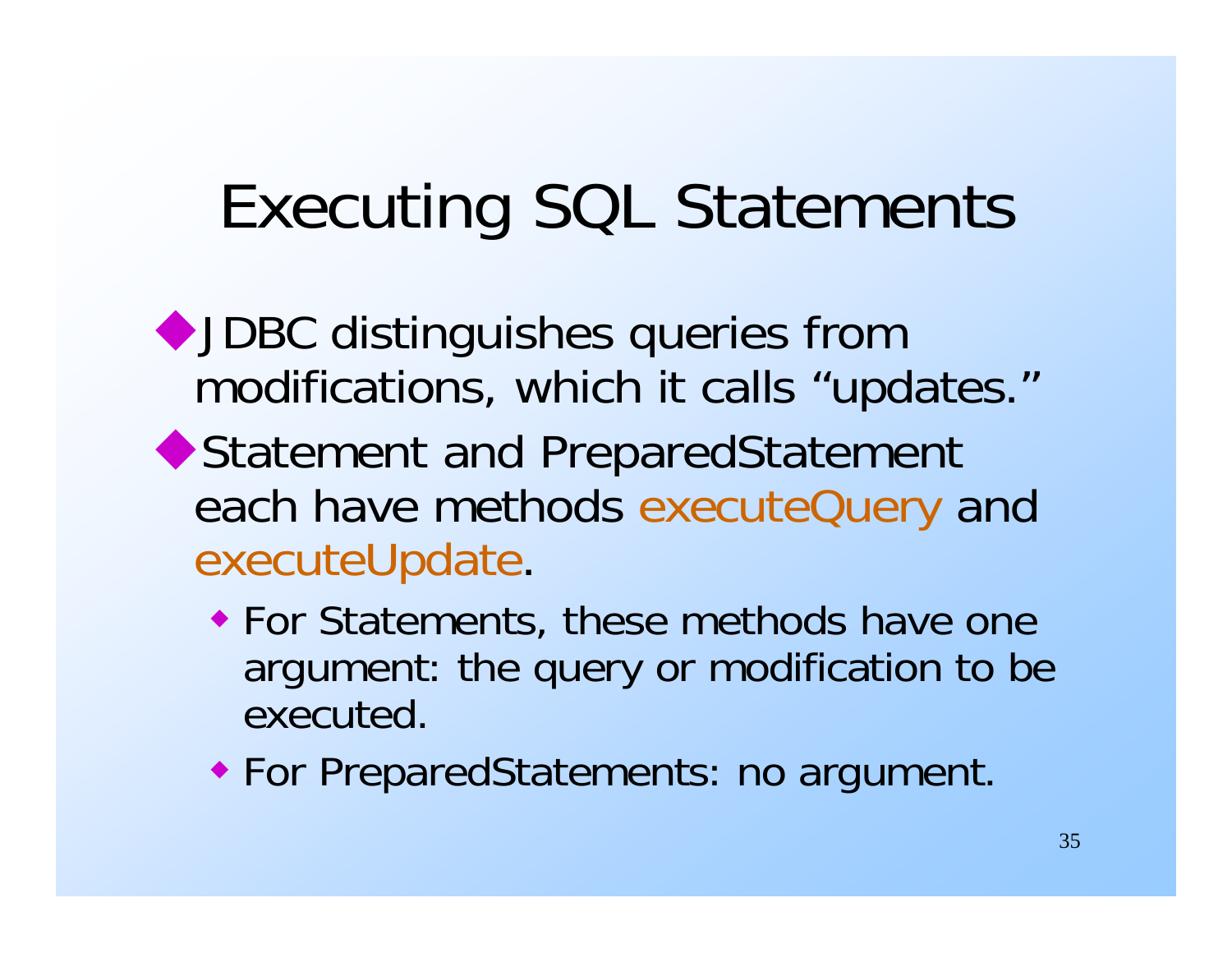## Example: Update

```
◆ stat1 is a Statement.
We can use it to insert a tuple as:
stat1.executeUpdate(
 "INSERT INTO Sells " +
 "VALUES('Brass Rail', 'Bud', 3.00)"
);
```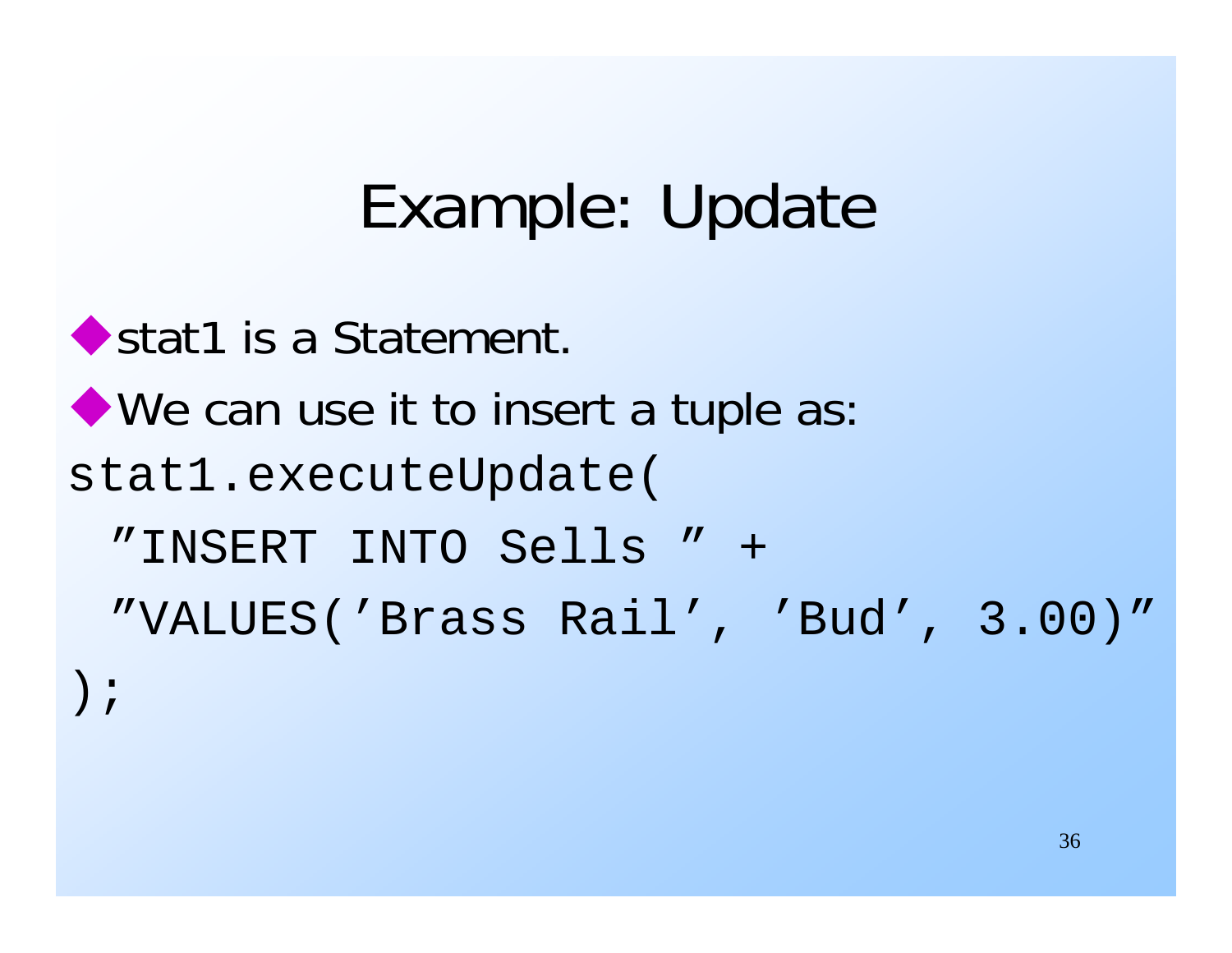### Example: Query

◆ stat2 is a PreparedStatement holding the query "SELECT beer, price FROM Sells WHERE bar = 'Joe''s Bar' ".

executeQuery returns an object of class ResultSet --- we'll examine it later.

#### ◆ The query:

ResultSet Menu = stat2.executeQuery();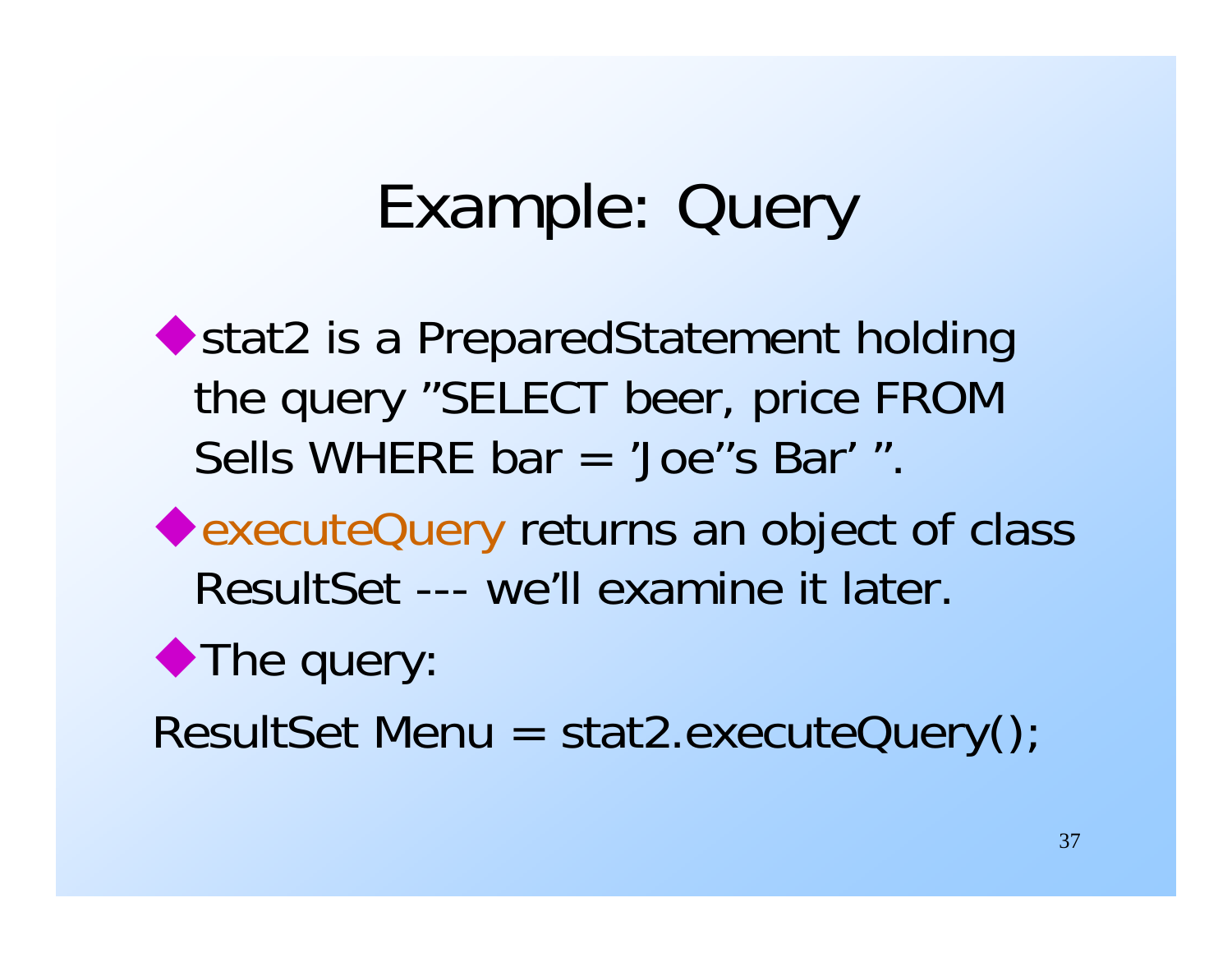# Accessing the ResultSet

- An object of type ResultSet is something like a cursor.
- Method Next() advances the "cursor" to the next tuple.
	- The first time Next() is applied, it gets the first tuple.
	- If there are no more tuples, Next() returns the value FALSE.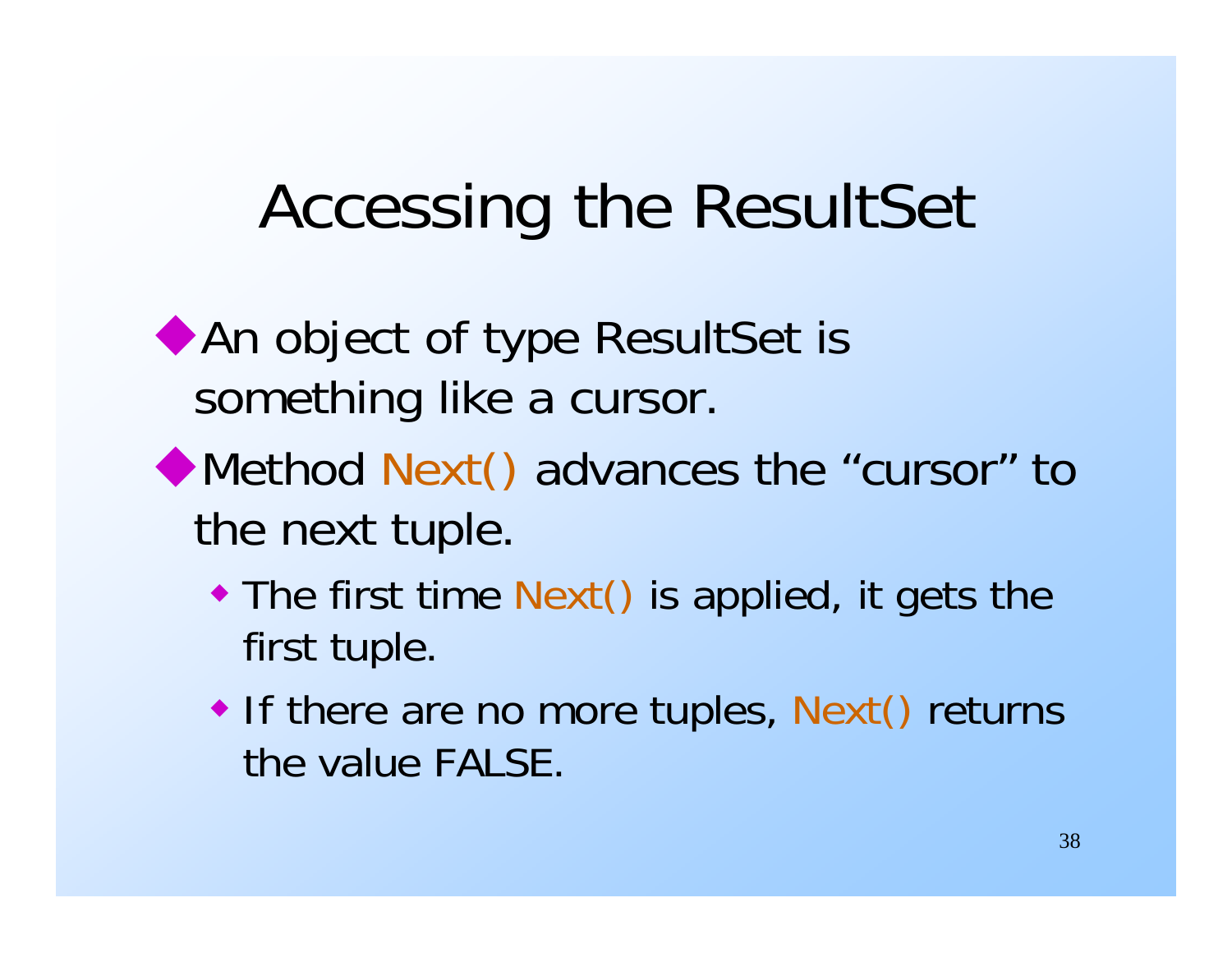## Accessing Components of Tuples

When a ResultSet is referring to a tuple, we can get the components of that tuple by applying certain methods to the ResultSet.

 $\blacklozenge$  Method get $X(i)$ , where X is some type, and  $i$  is the component number, returns the value of that component.

 $\bullet$  The value must have type X.